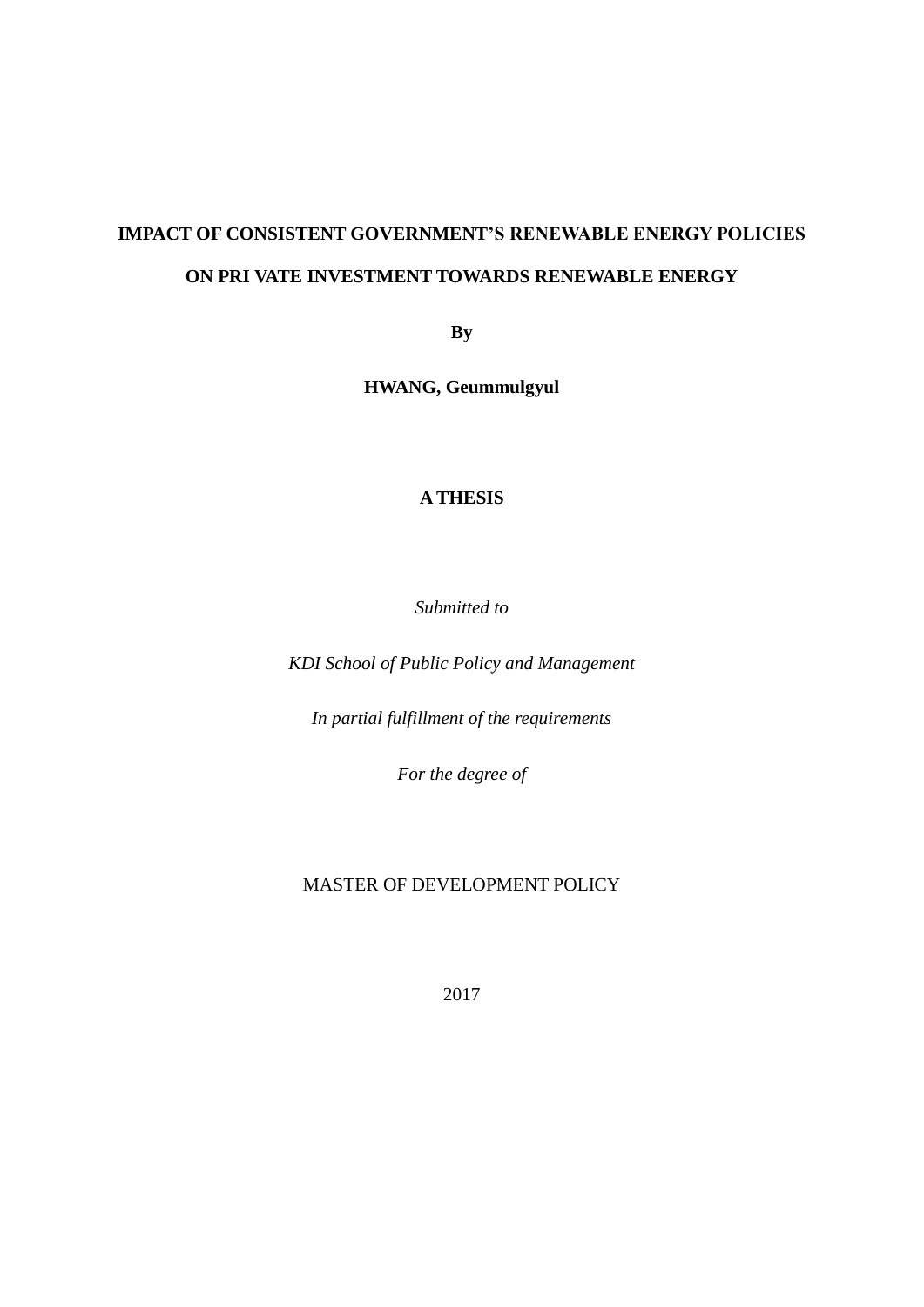## **IMPACT OF CONSISTENT GOVERNMENT'S RENEWABLE ENERGY POLICIES ON PRI VATE INVESTMENT TOWARDS RENEWABLE ENERGY**

**By**

**HWANG, Geummulgyul**

#### **A THESIS**

*Submitted to* 

*KDI School of Public Policy and Management*

*In partial fulfillment of the requirements*

*For the degree of*

#### MASTER OF DEVELOPMENT POLICY

2017

Professor Chang Yong CHOI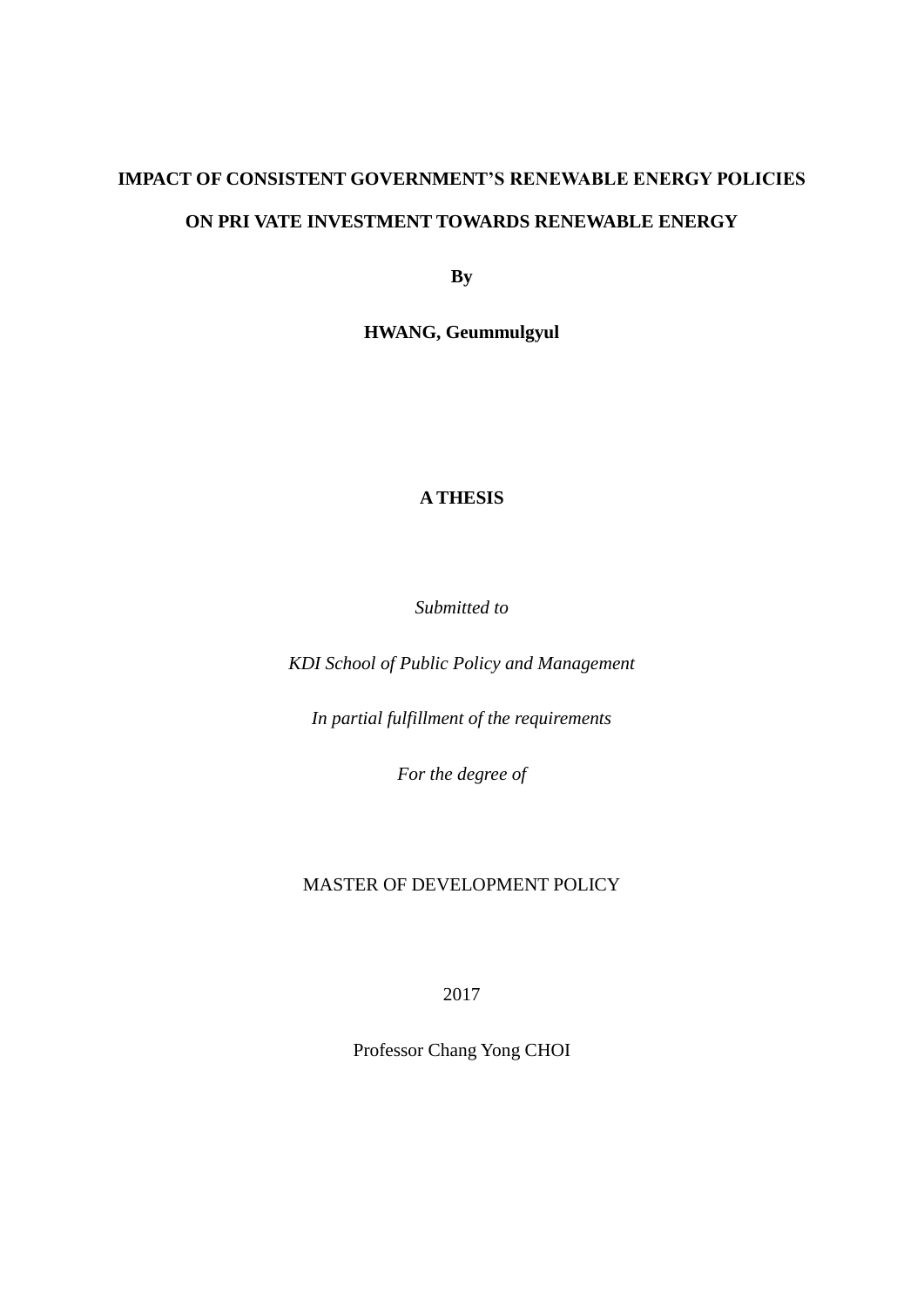## **IMPACT OF CONSISTENT GOVERNMENT'S RENEWABLE ENERGY POLICIES ON PRI VATE INVESTMENT TOWARDS RENEWABLE ENERGY**

**By**

**HWANG, Geummulgyul**

#### **A THESIS**

*Submitted to* 

*KDI School of Public Policy and Management*

*In partial fulfillment of the requirements*

*For the degree of*

#### MASTER OF DEVELOPMENT POLICY

Charge:

Professor Chang Yong CHOI, Superviosr

Changyong Chof

Dongtourg fim

Professor Won Hyuk LIM

Professor Dong Young KIM

Approval as of August, 2017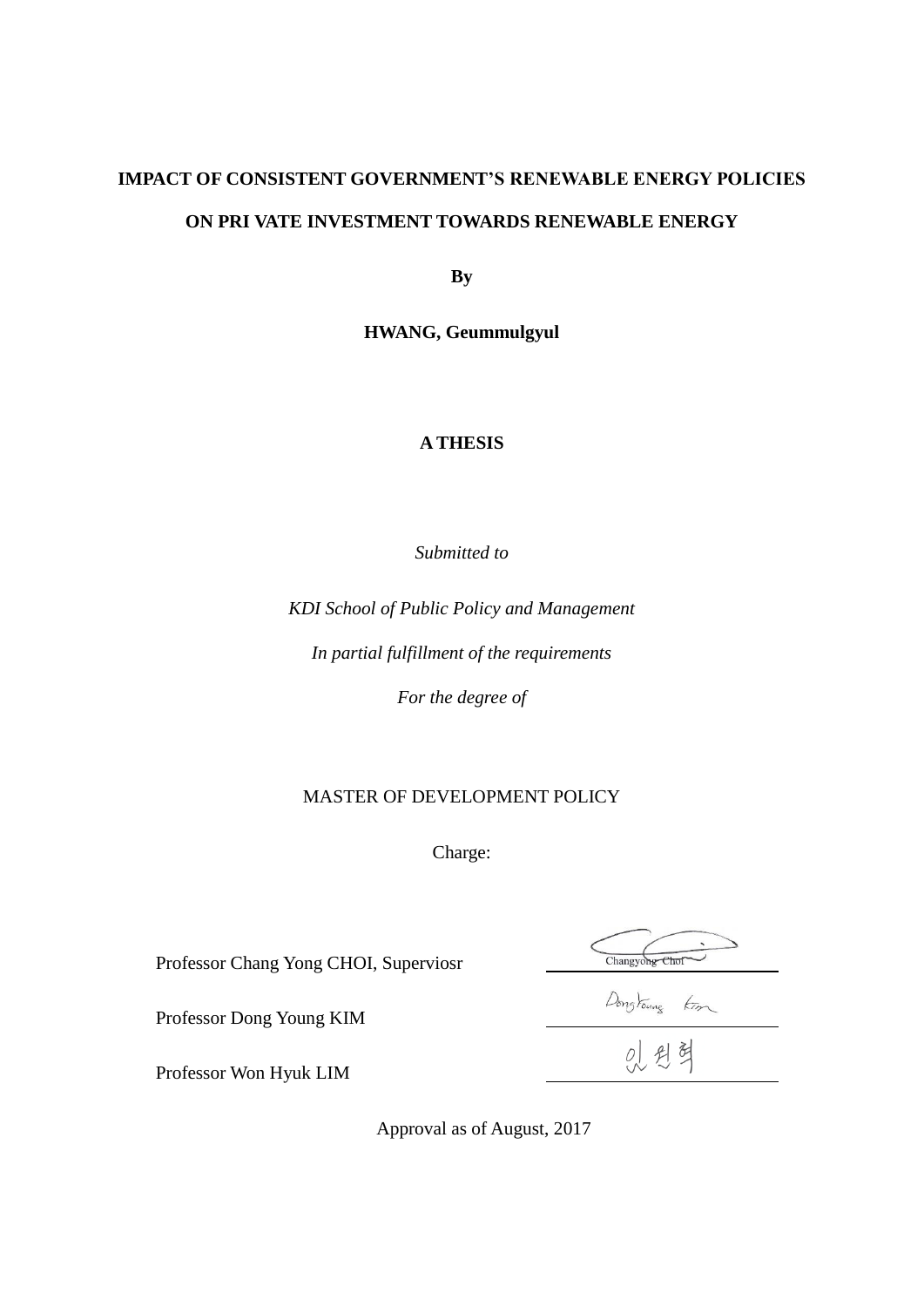#### **ABSTRACT**

# **IMPACT OF CONSISTENT GOVERNMENT'S RENEWABLE ENERGY POLICIES ON PRI VATE INVESTMENT TOWARDS RENEWABLE ENERGY**

#### **By**

#### **Hwang, Geummulgyul**

The study aims to empirically investigate the impact of implementing time-consistent policy on private investment in renewable energy infrastructure in developing countries, while the other independent variables are controlled. Data set of renewable energy PPP project in 16 developing countries between 2005 and 2014 was used in the study while project characteristics, political risk, civil risk and aid were controlled. The study proved that once the renewable energy policy is time-consistent in terms of providing economic incentive to private sector, private investment dramatically increases. The policy recommendation by this study is to establish an umbrella body to resolve asymmetric information problem between government and private sector. This will help private sector more responsive to unexpected policy change. More importantly, policy makers in developing countries should keep in mind value of consistency by making long-term commitment to achieve policy goal. By doing so, policy makers are able to draw relatively accurate blueprint of how government renewable energy policy should be developed.

**KEYWORD :** Developing countries, Public Private Partnerships, PPP, Renewable energy,

Renewable energy policies, Private Investment, Consistency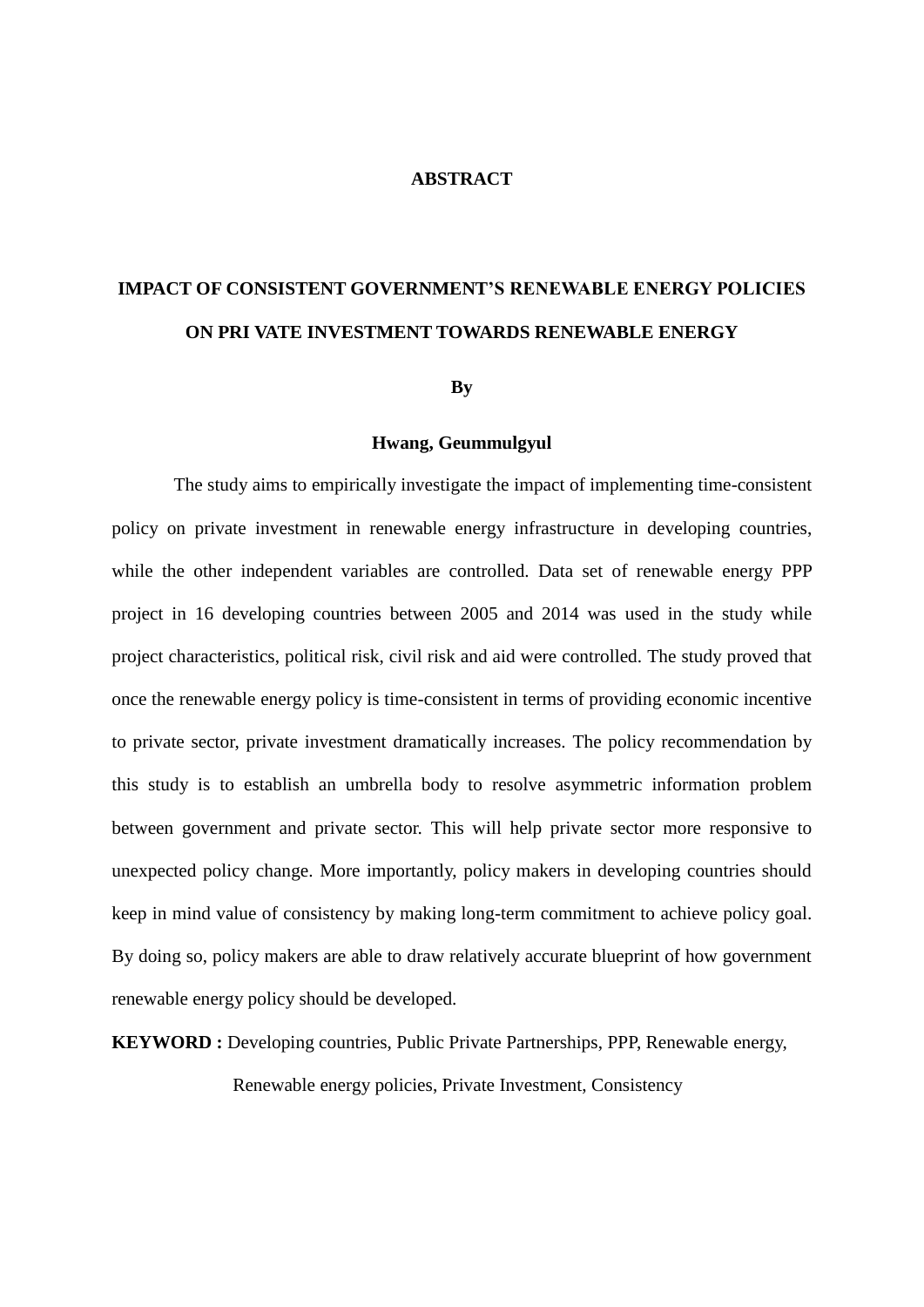### **ACKNOWLEDGEMENTS**

**Dedicated to my beloved parents**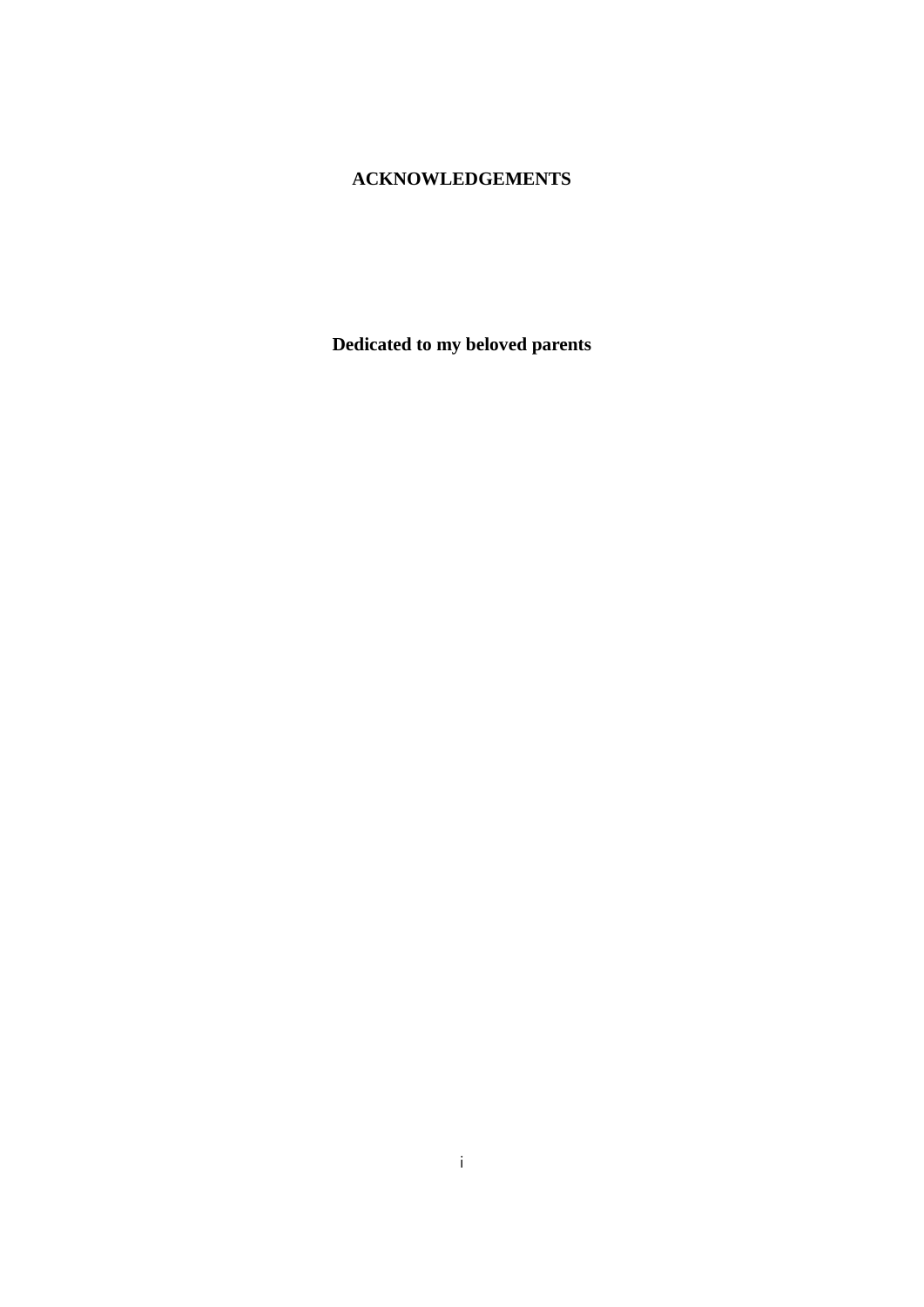### **TABLE OF CONTENTS**

| 1.2 Statement of Problem <b>CONSUMER 2006</b> Statement of Problem <b>CONSUMER</b>                                                                                                                                                                                           | $\overline{1}$ |
|------------------------------------------------------------------------------------------------------------------------------------------------------------------------------------------------------------------------------------------------------------------------------|----------------|
|                                                                                                                                                                                                                                                                              |                |
|                                                                                                                                                                                                                                                                              |                |
|                                                                                                                                                                                                                                                                              |                |
| 2.1                                                                                                                                                                                                                                                                          |                |
| 2.2                                                                                                                                                                                                                                                                          | -5             |
| Expected Contributions <b>Expected</b> Contributions <b>Expected</b> Contributions <b>Expected</b> Contributions <b>Expected</b> Contributions <b>EXPECTED</b><br>2.3                                                                                                        |                |
| III. Methodology and Data <b>Construction</b> and Data <b>Construction</b> and Data <b>Construction</b> and Data <b>Construction</b> and Data <b>Construction</b> and Data <b>Construction</b> and Data <b>Construction</b> and Data <b>Construction</b> and Data <b>Con</b> | $\mathbf{Q}$   |
| IV. Data analysis and Discussion <b>Example 20</b> 12                                                                                                                                                                                                                        |                |
| V. Conclusion and Policy Implication <b>Constanting Contract Constanting Constanting Constanting Constanting Constanting Constanting Constanting Constanting Constanting Constanting Constanting Constanting Constanting Constan</b>                                         |                |
| <b>Appendix</b>                                                                                                                                                                                                                                                              |                |
| 1. Appendix 1. List of developing countries and renewable energy policies covered—17                                                                                                                                                                                         |                |
| 2. Appendix 2. Consistency of renewable energy policy in 16 developing countries—                                                                                                                                                                                            | 20             |
|                                                                                                                                                                                                                                                                              | 21             |
|                                                                                                                                                                                                                                                                              |                |

| Bibliography |  |
|--------------|--|
|              |  |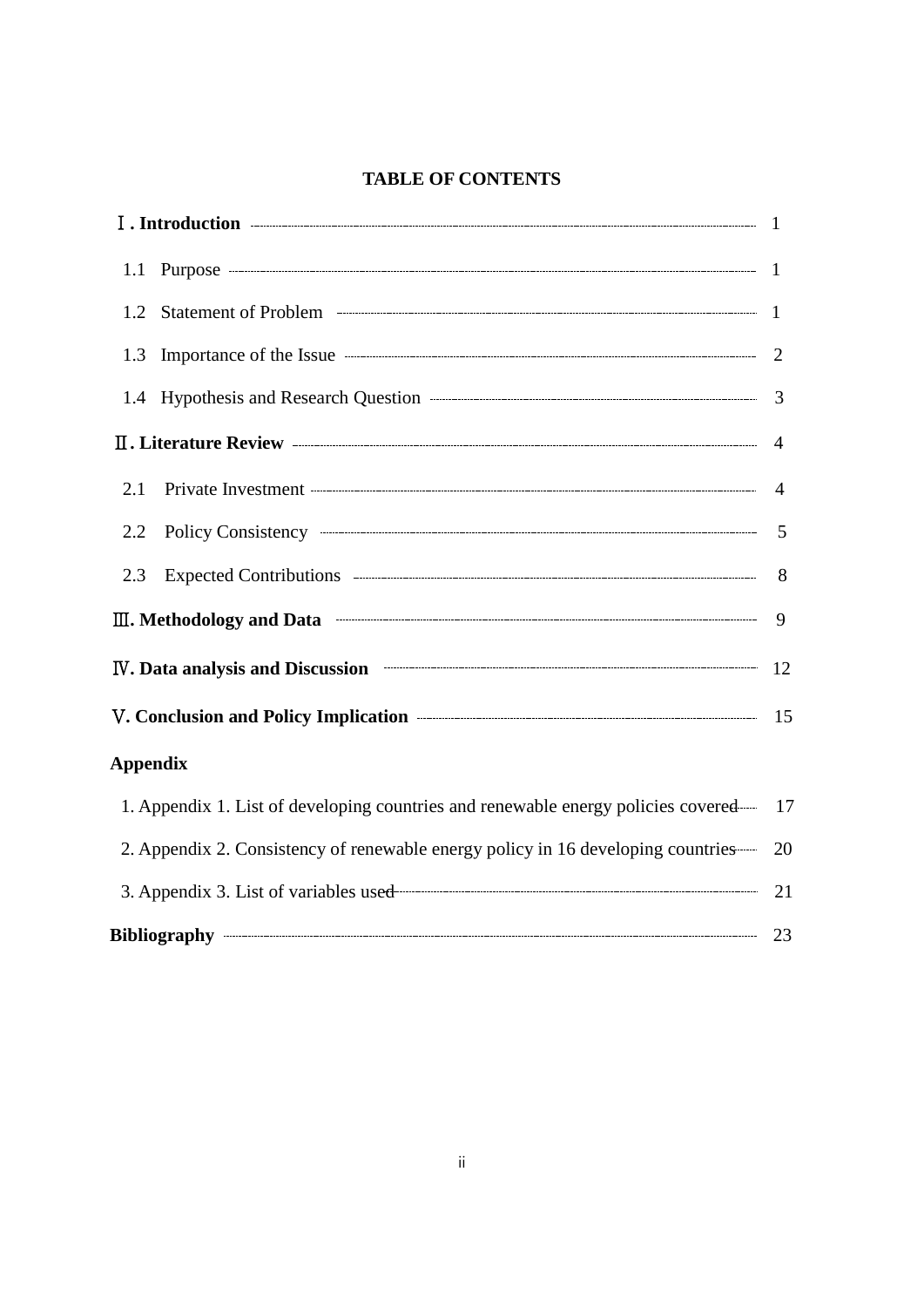### **LIST OF TABLES**

| 1. Table 1. Descriptive Statistics                      | 12.             |
|---------------------------------------------------------|-----------------|
| 2. Table 2. OLS results on amount of private investment | 12 <sub>1</sub> |
| 3. Table 3. OLS results on share of private investment  | 14              |

### **LIST OF FIGURE**

| 1. Figure 1. The study's conceptual framework |
|-----------------------------------------------|
|-----------------------------------------------|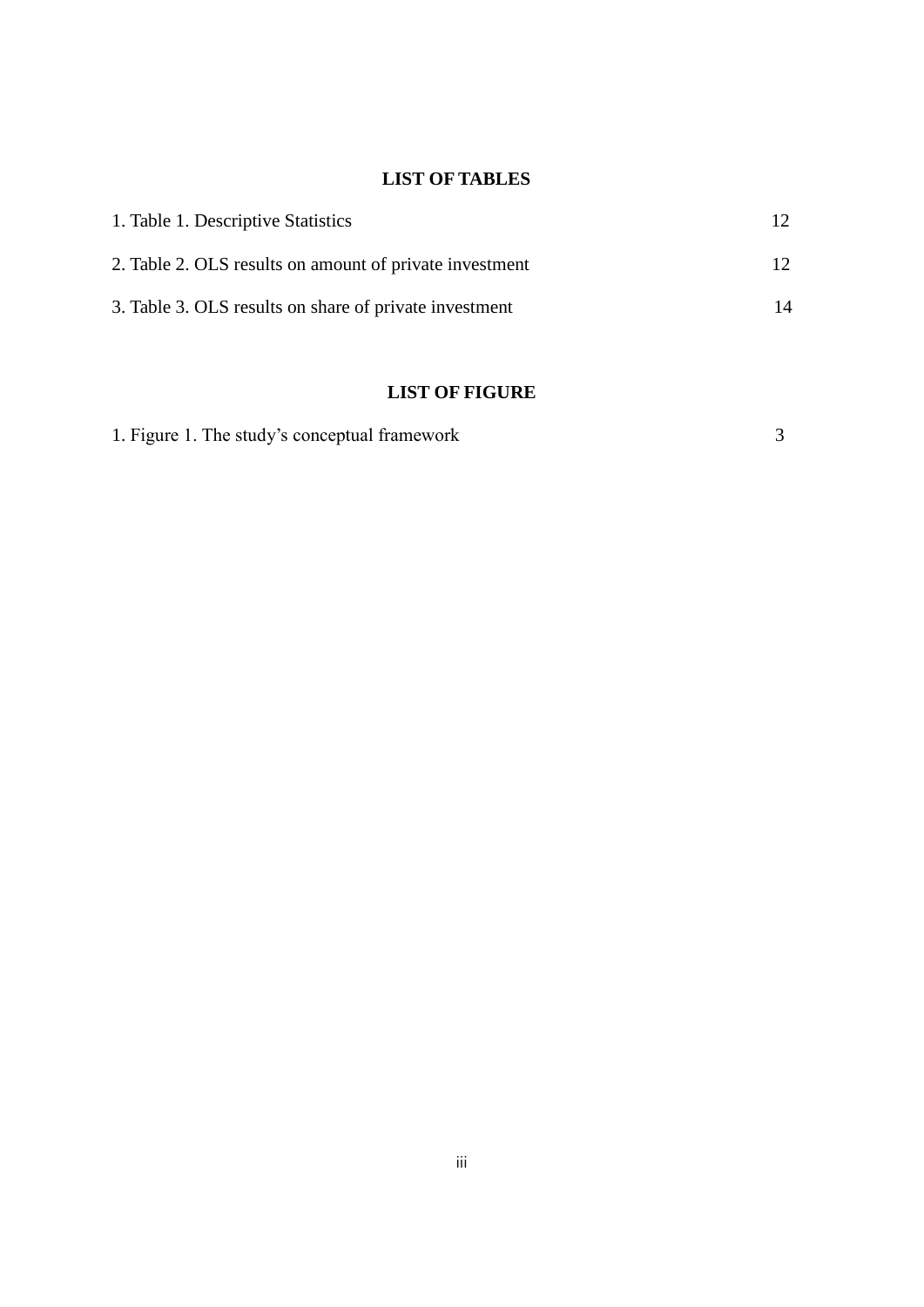#### Ⅰ**. Introduction**

#### 1.1 Purpose

The purpose of this thesis is to identify how consistency of government's renewable energy policies affects private investment, in particular, in developing countries. By doing so, the research will draw a meaningful policy implication for developing countries to promote private investment which quickly triggers transition from fossil fuel to renewable energy.

#### 1.2 Statement of Problem

Governments in developing countries ("Governments") have realized the important role of private investment in renewable energy ("Private investment") and implemented relevant policies. Indeed, participation of the private sector on the utilization of renewable energy resources is crucial for replacing renewable energy resources with carbon-based fuels (Aslani et al, 2012). Nonetheless, they have neither shown progress in meeting renewable energy targets nor inducing enough private investment which is fundamental to pursue sustainable development instead heavily relying on their deficient public finance or aid from international communities.

From the perspective of investors, the consistency of government policies greatly influences on investors' decision making since policy uncertainty negatively affects the levels of investment (Brunetti and Weder, 1998; Miranda, 2010; Wiser and Pickle, 1997; White et al, 2013). According to Guy Holburn (2010) and White et al (2013), in case of setting up policies encouraging renewable energies, the most determinant to induce private investment is strong credibility based on long-term commitments to investors.

Specifically, this argument holds true for policy incentives such as Feed in Tariff (FiT), tax exemption as renewable energy is not cost-competitive with fossil fuel due to its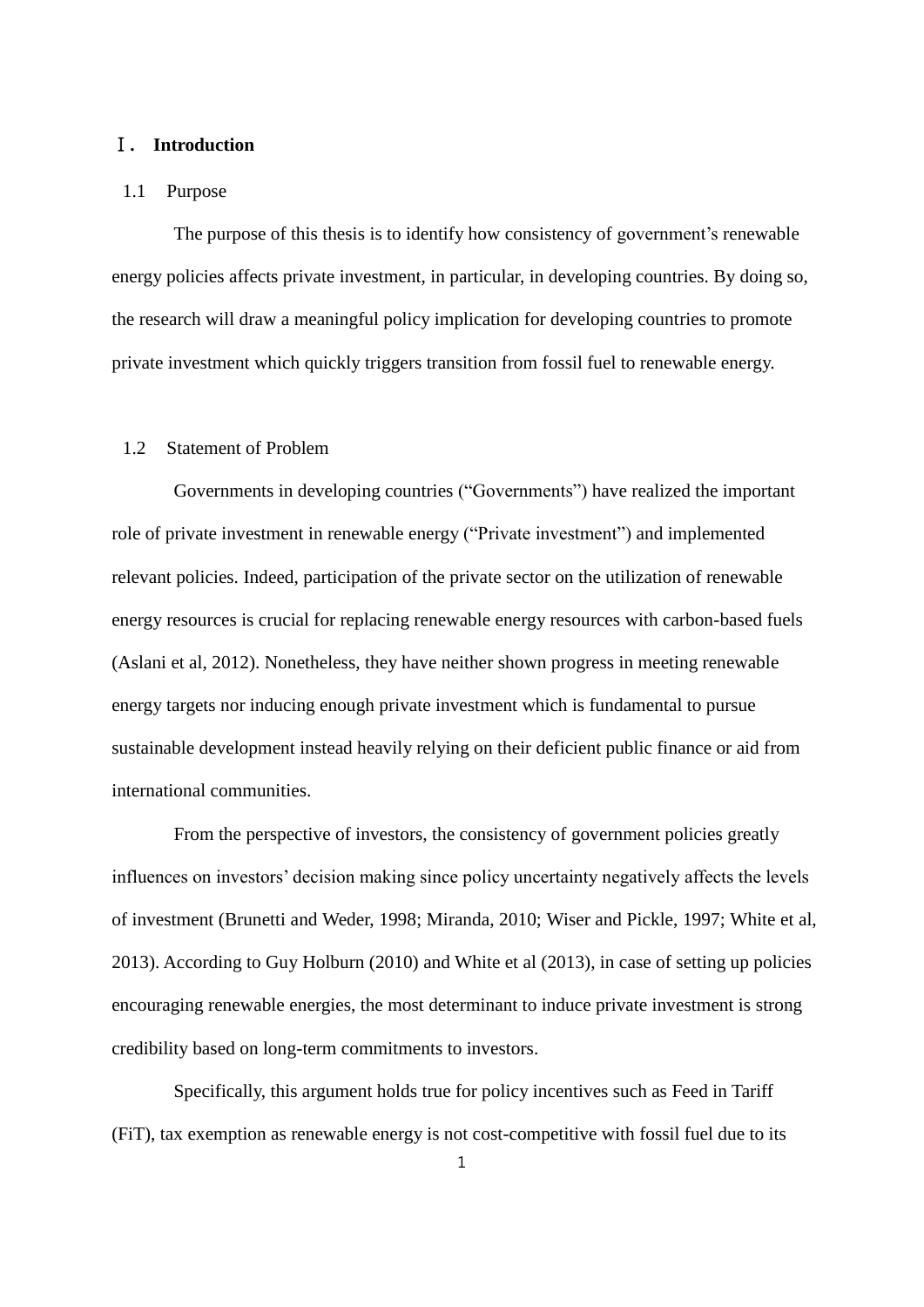high up-front cost. Therefore, policy incentives are essential for investors to recoup their investment towards renewable energy project. Yet, highly fluctuated or segmented government's renewable energy policies in developing countries have failed to create the reliable playing field for private sector, but given the impression that the countries are too risky to invest.

#### 1.3 Importance of the Issue

Rapid and sustainable transition to renewable energy is crucial for developing countries to cope with climate change (REC21, 2015). Indeed, anthropogenic Green House Gas (GHG) emissions, which are the primary cause of climate change, need to be substantially reduced to slow down unprecedented climate change. According to the IPCCC (2014), increase in total annual anthropogenic GHG emissions between 2000 and 2010 was largely attributed to energy with the share of 47%, and increase in the total GHG emission between 1970 and 2010 was due to mainly fossil fuel combustion and industrial processes with the share of 78%. Therefore, it is critical for developing countries, where are relatively vulnerable to climate change (German Watch, 2016), to pursue large-scale change in current energy system by placing more importance on transition to renewable energy.

Furthermore, developing countries are currently troubled with growing energy demand along with industrialization and exploding population. It is expected that such growths will be the key drivers of increasing CO2 emissions from fossil fuel combustion (IPCC, 2014). If integration of high share of renewable energy in generation infrastructure succeeds, developing countries can lay the fundamental ground for combating climate change and even they can expect sustainable economic development.

But, given shortage of public finances in developing countries, participation of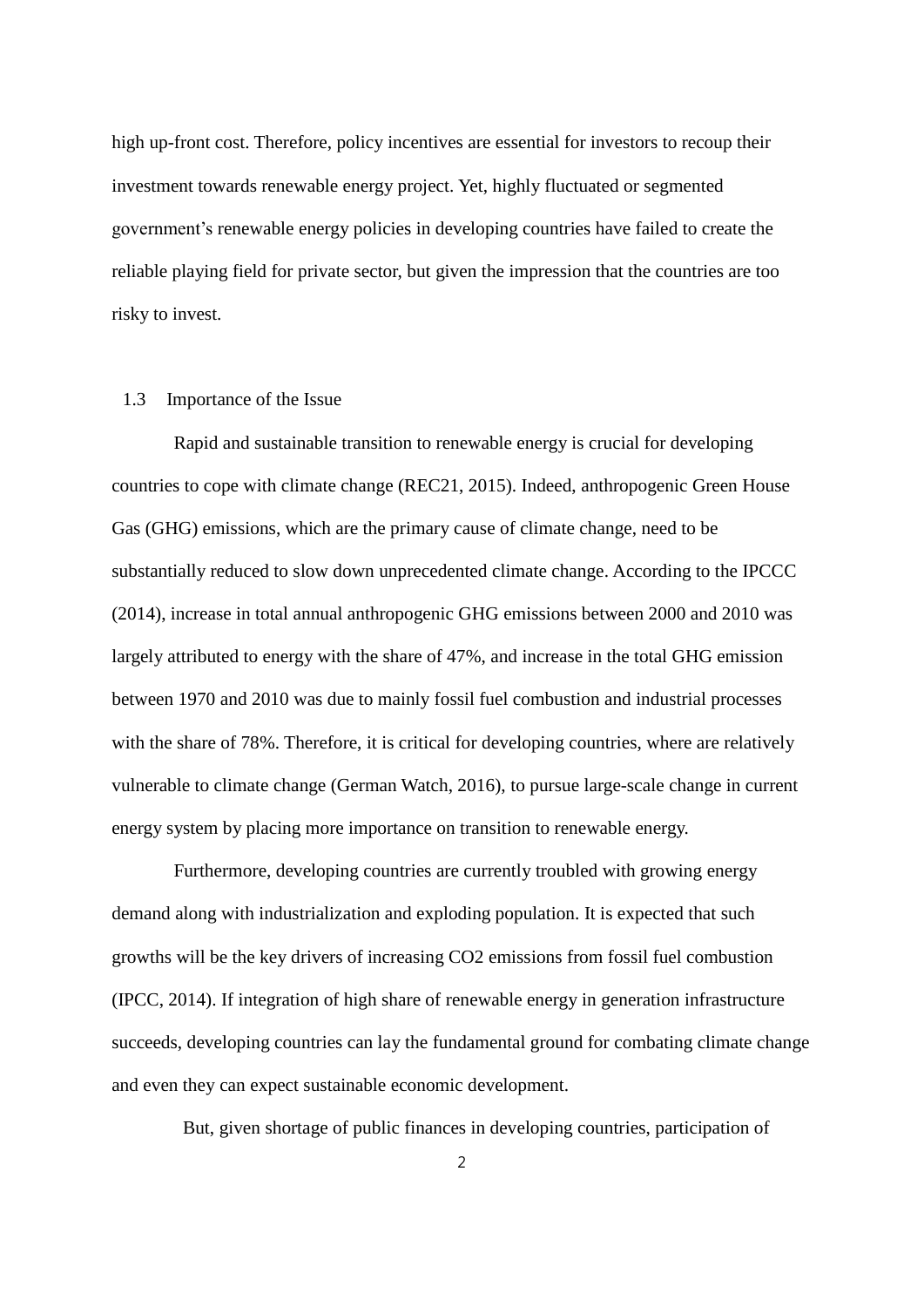private sector is highly necessary to fill the financing gap in renewable energy infrastructure project and it is imperative to offer a clear signal to private sector in that the governments have will to continuously promote renewable energy.

#### 1.4 Hypothesis and Research question

The hypothesis is that consistent government's renewable energy policies over time, in terms of economic incentives, provide a clear market signal to lead private sector to invest in renewable energy infrastructure project. In the study, an independent variable is "consistency of government's renewable energy policy" and it increases confidence in investment decision of the private sector. Therefore, "private investment in renewable energy", which is a dependent variable, will increase as explicitly presented in Figure 1. Assuming that other factors such as financial risk, political risk are constant, the relationship between both variables will be confirmed.

Figure 1. The study's conceptual framework



From this, following research questions will be covered the thesis.

1. Does consistency in government's renewable energy policy have a positive impact

on promoting private investment?

2. If so, how consistency of the policy can be ensured?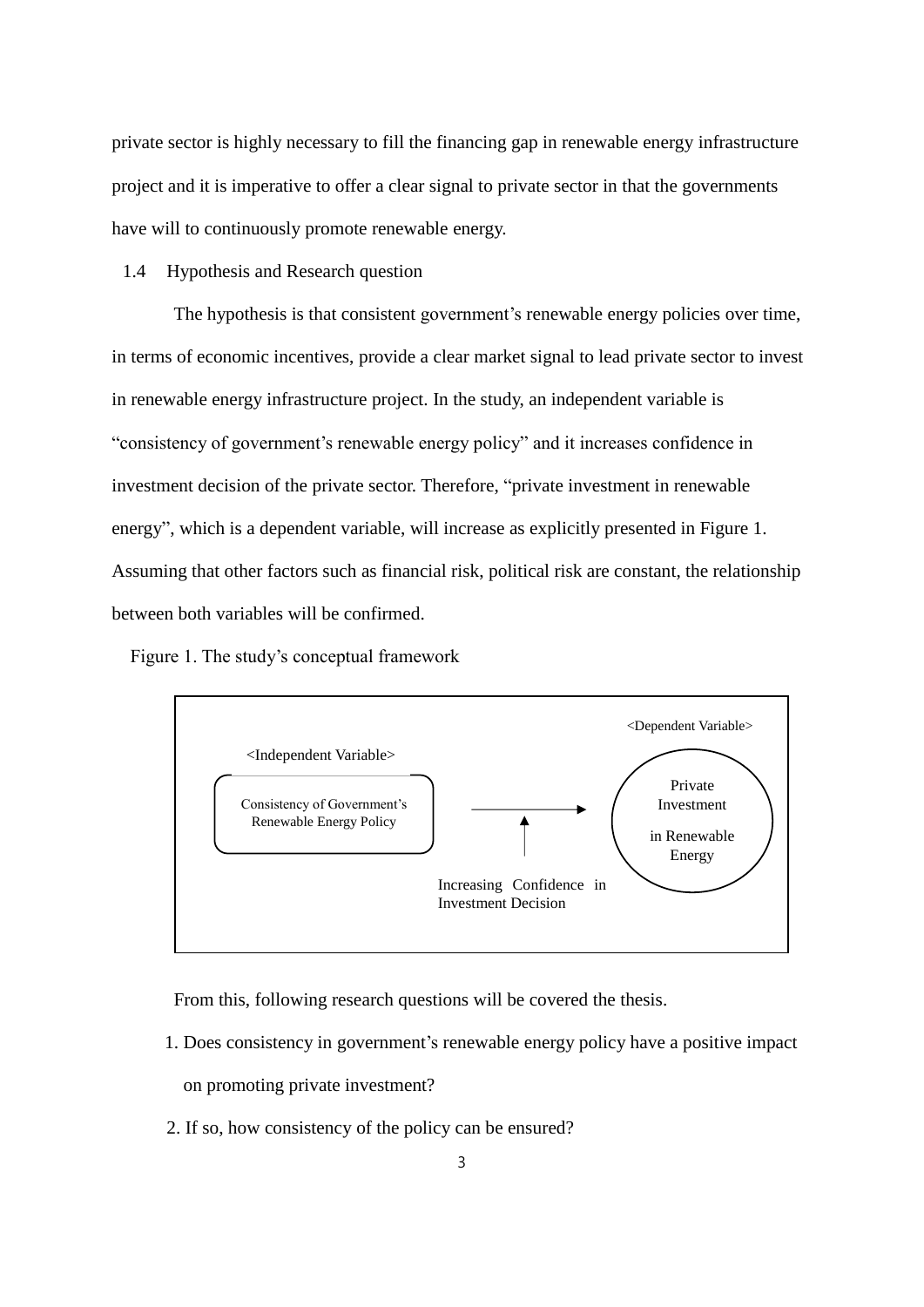#### Ⅱ**. Literature Review**

Renewable energy is the vanguard to tackle devastating climate change. Since climate change has been mostly attributed to GHG from burning fossil fuel while accounting for more than two thirds of the total emissions (IPCC, 2015; IEA, 2015). In this context, governments have rigorously implemented renewable energy policies, mobilizing more private resources to reduce enormous costs of transition to renewable energy. Meanwhile, the renewable energy policies create incentives to encourage private investments, but uncertainty of the policies does weaken incentives (IEA, 2007; Rolf & Menichetti, 2012). With respect to the effectiveness of these policies, this study aims to identify the impact of implementing time-consistent policy on private investments as to draw meaningful implications for policy makers. Thus, this section will present a summary of the existing literature review concerning two variables in the study, (1) private investment and (2) policy consistency.

#### 2.1 Private Investment

Since the transition from fossil fuel to renewable energy has begun, private investment is thought to be the main driver for the transition to begin in earnest (Aslani et al 2014, Rolf & Menichetti, 2012). Government funding used to be the dominant financial supporting source for renewable energy development, yet private investment has been increasingly started to play larger roles in popularity as an alternative source due to limited public funding resources (Rolf & Menichetti, 2012, Corfee-Morlot et al. 2012; OECD, 2015).

According to the Bloomberg New Energy Finance (2015), the global new investment in clean energy has increased from the year 2004 to 2011 and also rebounded after two years of decline. This upward trend can be attributed to two factors: (1) technology development increases reliability and decreases costs of renewable energy options, leading to attracting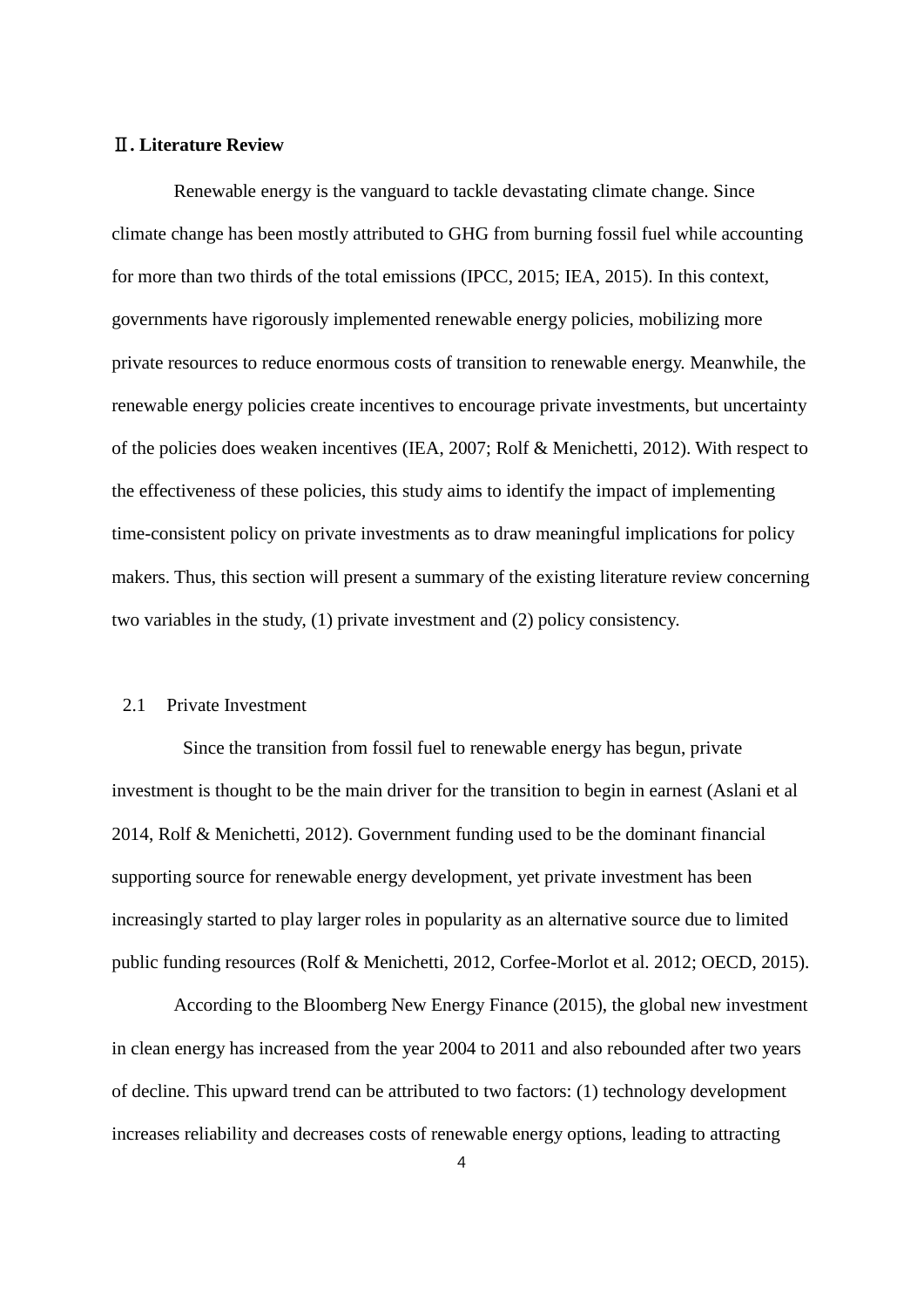more private investors; (2) new market opportunities were created by renewable energy policies (Rolf & Menichetti, 2012). However, extensive efforts are needed to double the share of renewable energy in the energy mix by 2030 aiming to minimize the mean temperature increase to below 2℃ (IRENA, 2015).

Meanwhile, private investors are facing several barriers which turned them reluctant to make investment decisions in renewable energy due to factors such as low profitability, administrative burden, and regulatory risk, risk perception (Chassot et al, 2014; Gatzert & Kosub, 2016; Rodríguez et al, 2015). Similarly, World Bank (2012) also indicates that private investors contend with a combination of barriers like high risk perception, expensive capital or project costs, and distorted price coming from the market of fossil fuels. However, given high sunk costs and the far-reaching policy influence of renewable sector, unstable policies or lack of long-term policies including consistency to support a renewable energy industry and market can be the most significant barrier on investments (Miranda, 2010; Wiser and Pickle, 1997; White et al, 2013; Rodríguez et al, 2015; IRENA, 2016).

#### 2.2 Policy consistency

Scholars have researched the role of policy consistency in various domains. According to the literature review, there is no absolute definition of policy consistency. But the studies covered herein commonly used policy consistency for indicating the long-term commitment of policy support. Kydland and Prescott (1977) and Carlvo(1978) note that timeinconsistent monetary policy under government's discretion fails to achieve optimal policy outcome and leads to loss of social welfare. Helm, D et al (2003) investigated the outcome of time-inconsistent environmental policy leading to discouraging firms from investing. Yang et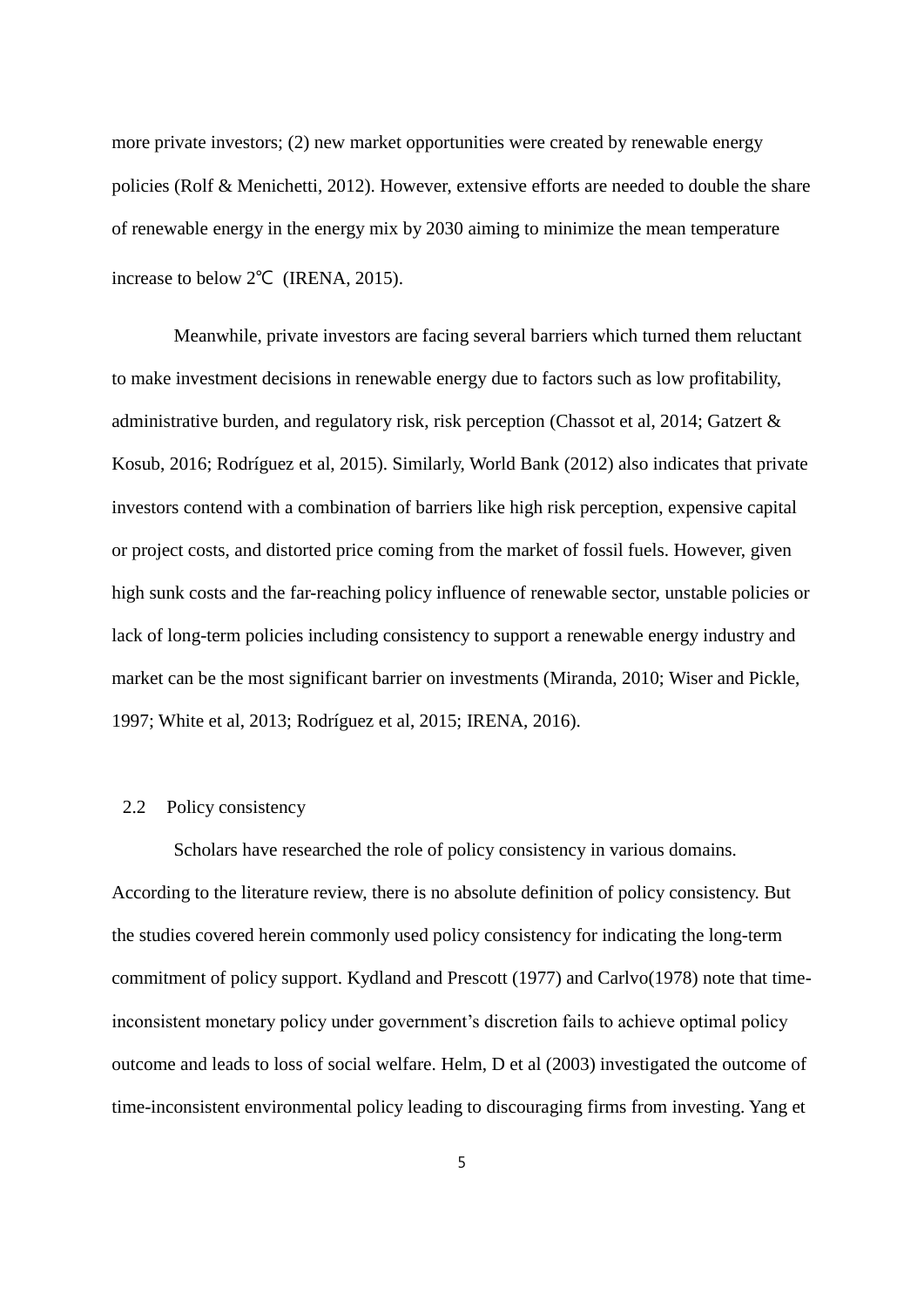al (2008) appraised the effects of government's climate policy uncertainty on private investors' decision-making in the power sector such as coal and gas by using the Real Options Approach (ROA) for analyzing policy effectiveness when revenue streams from investment were uncertain. Through their study, they revealed that investors' risk can be reduced within long-term climate change policy frameworks rather than in the short-term.

At the same context, previous literature on renewable energy also notes the importance of time-consistent policy for promoting renewable energy. The authors generally concur that consistency in policy duration will reduce uncertainty and unpredictability of policy that spur private investments (IEA, 2007; Mallon, 2006; Rolf & Menichetti, 2012; Miranda, 2010). On the other hand, the importance of policy consistency was proved with the case studies of Canada, Norway and U.S.A which revealed that consistent renewable energy policies have contributed to increasing installed renewable capacity by promoting private investments (White et al., 2013, Wüstenhagen & Bilharz, 2006).

The value of policy consistency over time can be ascertained from the theory of bounded rationality (Rolf & Menichetti, 2012). According to Selten, R. (1999), "Boundedly rational decision making necessarily involves non-optimizing procedures." Additionally, he also stated that "boundedly rational decision makers" may rely on "qualitative expectations" connected to alternative decisions rather than "quantitative expectations". This implies that the path dependence may exist when it comes to making a final business decision (Rolf & Menichetti, 2012; North, 1990; Goldstone, 1998). Investor's past experiences may have influenced the risk-return perception of them and will lead them to stick into their past investment patterns (Rolf & Menichetti, 2012). For example, once an investor considers renewable energy as a more profitable or reliable investment option relative to fossil fuel, then it is expected that renewable energy investments will continue unless a greater stimulus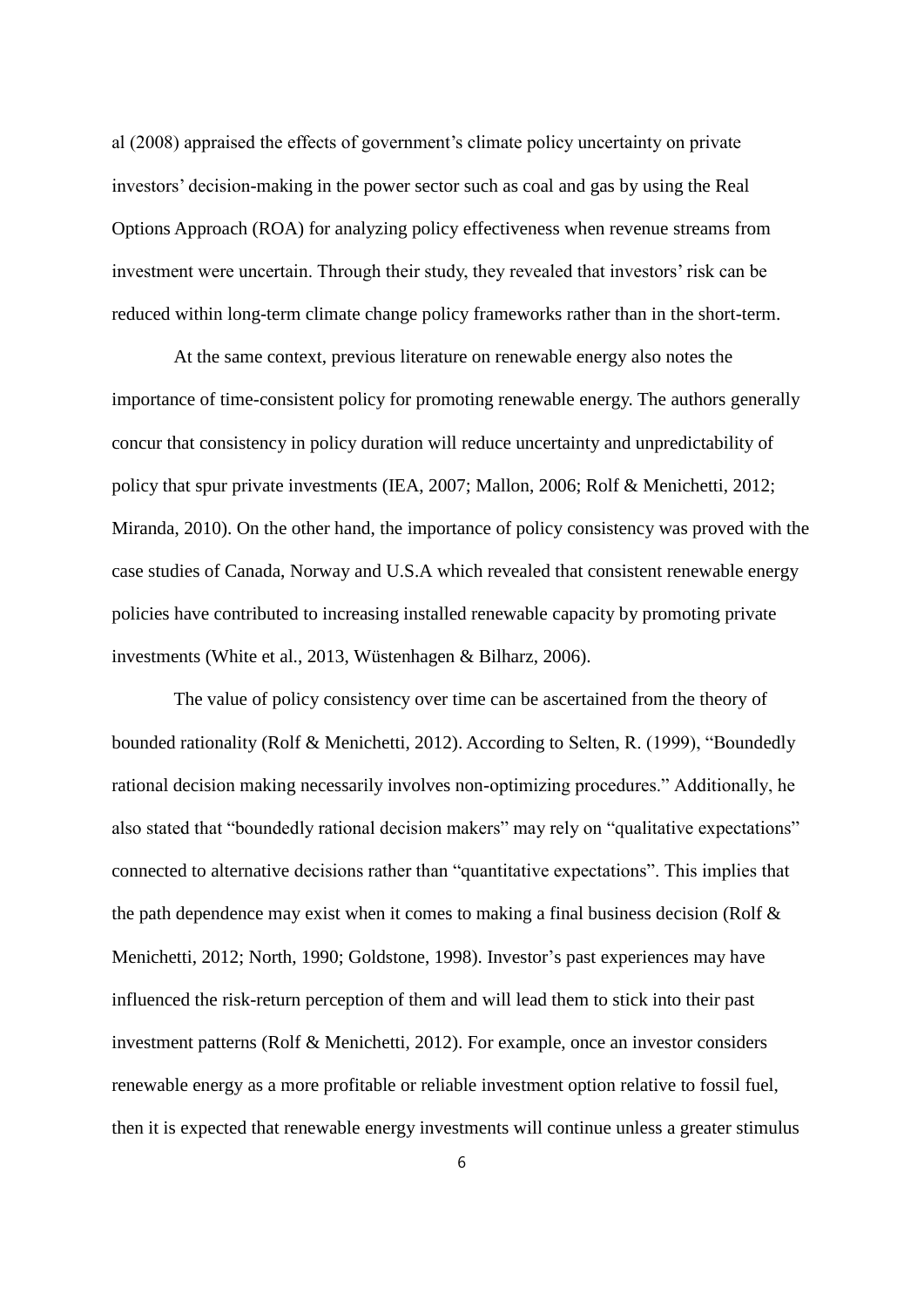occurs. This implies that consistent policy incentive can increase investor's confidence to invest more in renewable energy.

Despite the importance of stable policy, many developing countries have experienced slow-down of renewable energy expansion due to difficulties in accessing to the financing attributed by policy instability (IRENA, 2016; IEA, 2014). For example, India and Thailand have faced challenges caused by policy uncertainty such as volatile incentive scheme or accelerated depreciation scheme (IEA 2014). These unpredictable changes in incentive scheme within renewable energy policies pose a risk to private sector, which is unable to resolved due to substantial up-front cost of renewable energy.

Moreover, the scholars have failed to clearly capture the effectiveness of timeconsistent renewable energy policy on private investment. Rodríguez et al (2015) analyzed the effect of renewable energy policies and private investments spanning for the 2000-2011 time period. This study is robust in the sense of its geographic coverage with 87 countries but it adopted policies per se as an independent variable rather than policy consistency respectively. While they noted that types of policy incentive are critical to increase the likelihood of crowding in private investment, time-consistency of policy incentive is outside of its realm of interest. For example, their study found that price-based instruments such as FiT have been effective to raise private investment in renewable energy project but failed to explain once the FiT was implemented and went through withdrawal or reduction in subsidies, how private investment would change. Their piecemeal approach focusing on whether the particular policy incentives were implemented might oversimplify the effectiveness of renewable energy policy. Furthermore, its worldwide geographic coverage is rather broad context from developing country of interest in the study and it might give skewed policy implication to the developing countries. Therefore, the additional study should be done in the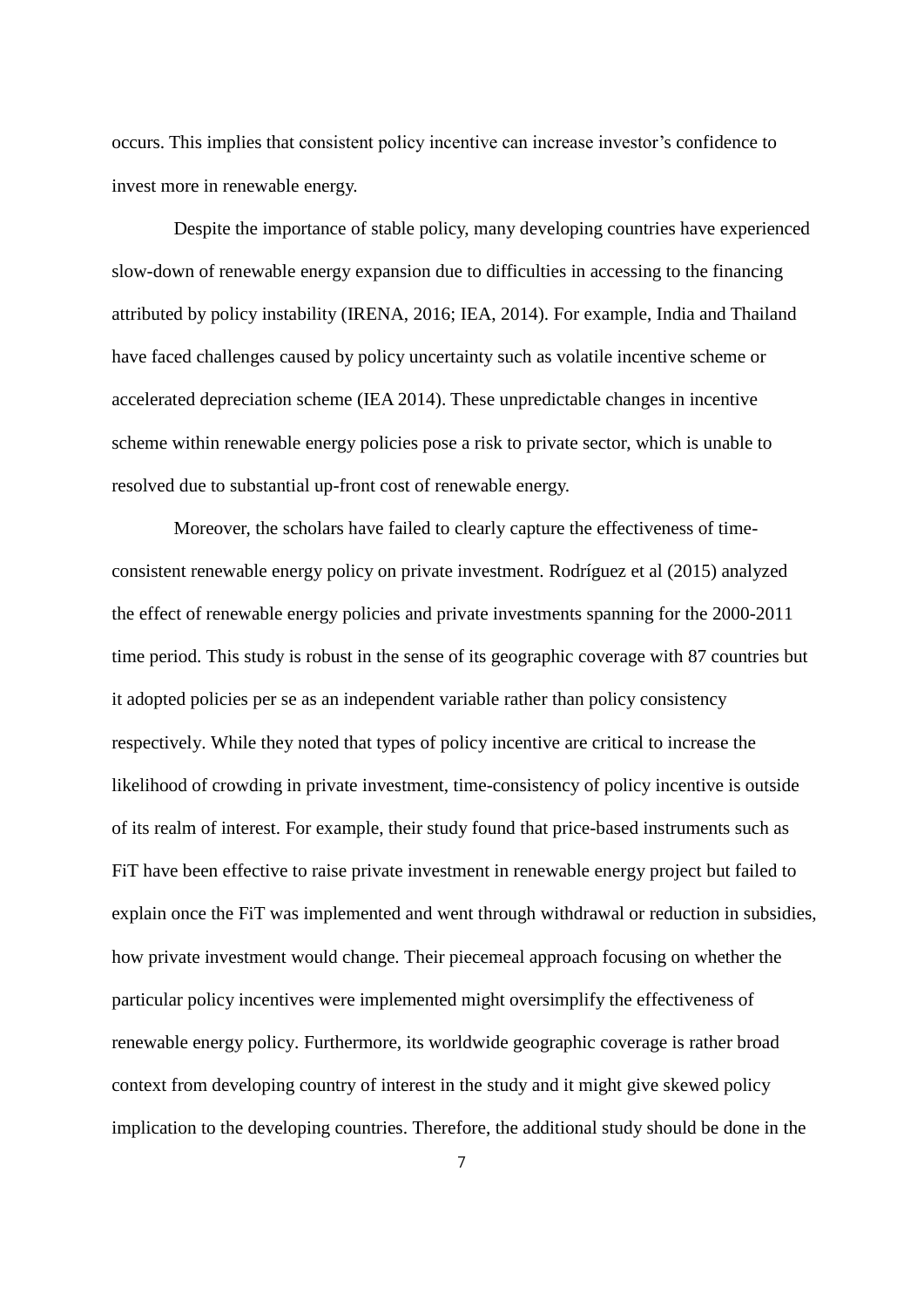context of developing countries considering their unique circumstances.

#### 2.3 Expected contributions

Altogether, it is identified through the robust literature review that policy consistency is important to induce private investment while private investment plays crucial role for replacing fossil fuel with renewable energy (IEA, 2007; Mallon, 2006; Rolf & Menichetti, 2012; Miranda, 2010; Rodríguez et al, 2015; White et al., 2013). However, many developing countries have experienced slow-down of renewable energy expansion due to difficulties in accessing to the financing attributed by policy instability. Furthermore, there are only a few studies conducted on topics related to the consistency of government renewable energy policy and its impacts on private investments and if ever, they have failed to capture the clear picture of policy consistency impact on private investments.

Therefore, the study is expected to make significant contributions to knowledge expansion for policy makers in developing countries as follows. First, it adopts the latest data set of the period from 2005 to 2014. Second, it focuses on developing countries so that it gives meaningful policy implications to policy makers in the developing countries. Lastly the study is done by in-depth investigation onto contents of incentives given within policies rather than measuring correlation based on existence of renewable policy or incentives regardless of the policy implementation period.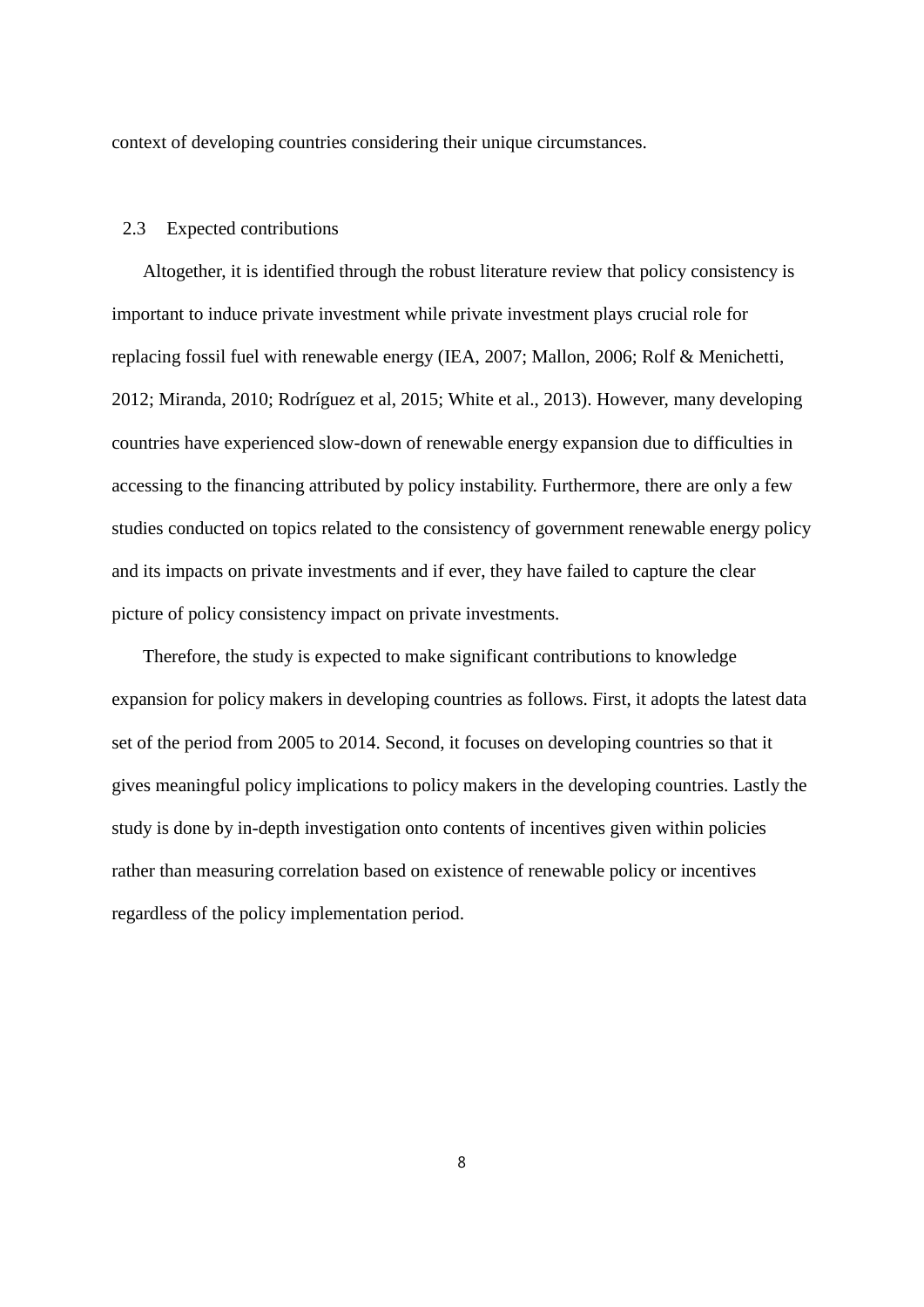#### Ⅲ**. Methodology and Data**

The study adopted cross-sectional regression with data set of 16 developing countries between 2005 and 2014 to examine the relationship between consistency of renewable energy policy and private investment in renewable energy. Renewable energy referenced here includes solar, wind, geothermal, biomass, hydro power less than 50MW and ocean energy under the IRENA classification of renewable energy. 16 countries are selected based on availability of Public-Private Partnership(PPP) data for renewable energy power plants and existence of fiscal/financial incentives provided by government such as grant, subsides, tax relief and Feed-in-Tariffs. The list of these countries and policies used herein is presented in Appendix 1. To check the hypothesis, the following simple equation is written as:

Private<sub>*i*=</sub>  $\alpha$ + $\gamma$ CP<sub>*i*</sub> + $\beta$ <sub>1</sub>GC<sub>*i*</sub> + $\beta$ <sub>2</sub>BZ<sub>*i*</sub> + $\beta$ <sub>3</sub>PA<sub>*i*</sub> + $\beta$ <sub>4</sub>VA<sub>*i*</sub> + $\beta$ <sub>5</sub>OA<sub>*i*</sub> + $\beta$ <sub>6</sub>OA<sub>*i*+</sub> $\epsilon$ *<sub><i>i*</sub> (*i*=1...N)

CP=Consistency of renewable energy policy (1 if policy is time-consistent, 0 if not) GC=Generation capacity per project;

BZ=Bank-Z score,

PA=Political Stability and Absence of Violence/Terrorism;

VA=Voice and Accountability;

OA=Net Official Development Assistance

Where *Private* is the amount of private investment in renewable energy PPP project *i* as a dependent variable. The amount has been taken from the share of private investment among total project investment in renewable energy PPP projects which have been widely adopted in developing countries due to their weak public finance or banking system.  $\nu$  is coefficient of interest to measure the impact of consistency of government renewable policy,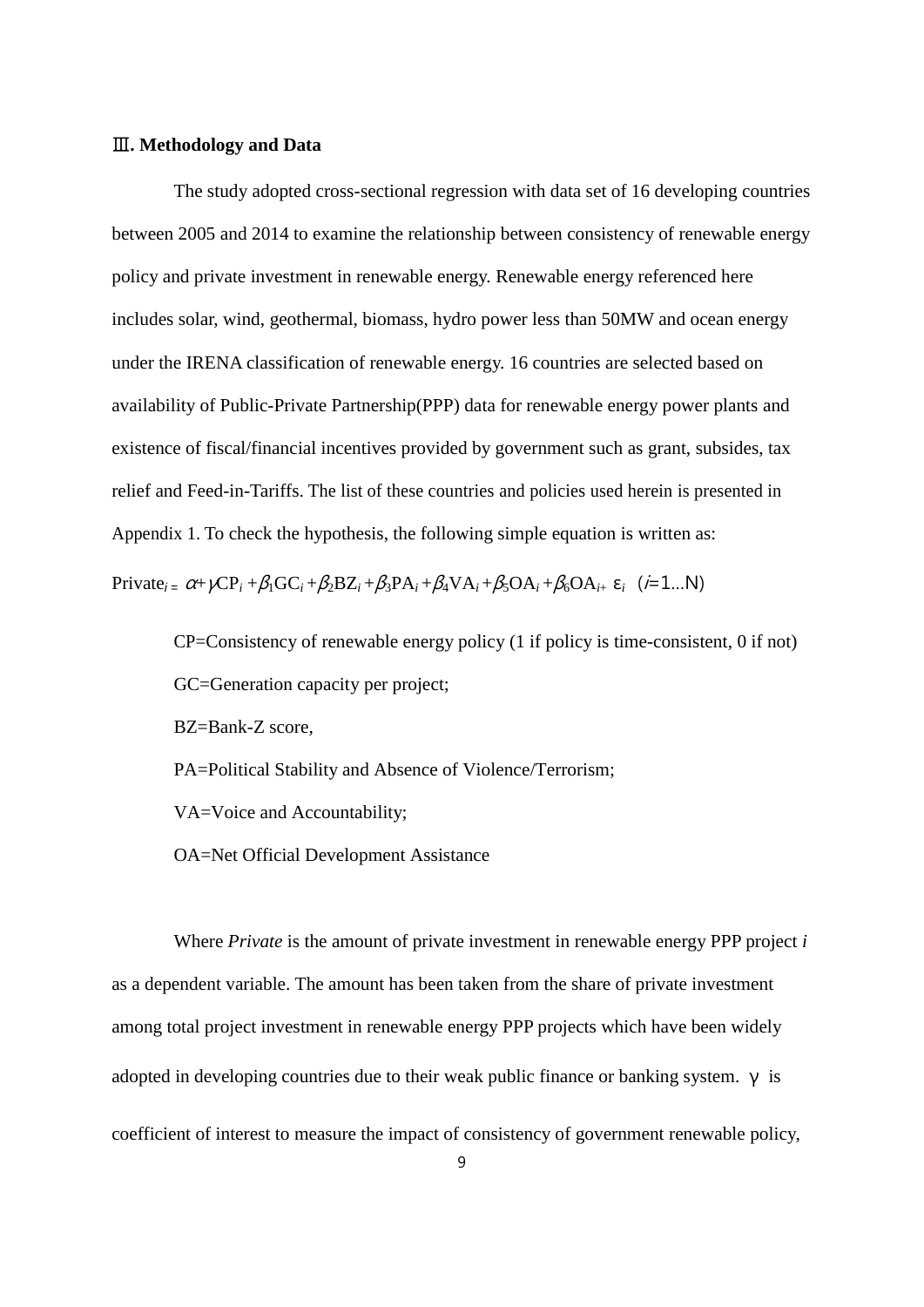holding other variables constant.

The consistency of renewable policy was examined in more detail through historical policy data from IEA/IRENA policy database, complementary government publications and policy research reports. The period of interest was between date of policy enforcement and financial disclosure of private investment and 1 or 0 was given depending on details. If an economic incentive had been consistent over time or increased, it is assumed that the policy was time-consistent and it takes the value 1. If an economic incentive had been reduced or abolished, it is considered that the policy was time-inconsistent, and then it takes the value 0.

The study also uses control variables to ease the omitted variables bias as follows: (1) the generation capacity per project; (2) Bank-Z score; (3) political stability and absence of violence/terrorism; (4) voice and accountability; and (5) net official development assistance. According to Rodriguez et al (2015), besides project characteristics such as generation capacity, credit market imperfection or level of financial development does matter for promoting private investment. In this context, for developing countries whose credit market or banking system has not yet been fully developed, Bank-Z score was used as a proxy for level of stability of country's banking system. The Bank-Z score measured by World Bank is an indicator that captures default probability of national banking system.

It is generally understood that good governance leads to increase in private investment (Emery 2003). It is assumed that poor governance of developing countries substantially hinders investment decision making as it poses great risks for private sector to recoup their investment. Therefore, two representative governance indicators were taken from World Bank to capture political risk and civil risk. As a proxy for political risk, political stability and absence of violence/terrorism was adopted. The indicator states perceived probability of political instability and/or politically-motivated violence, including terrorism.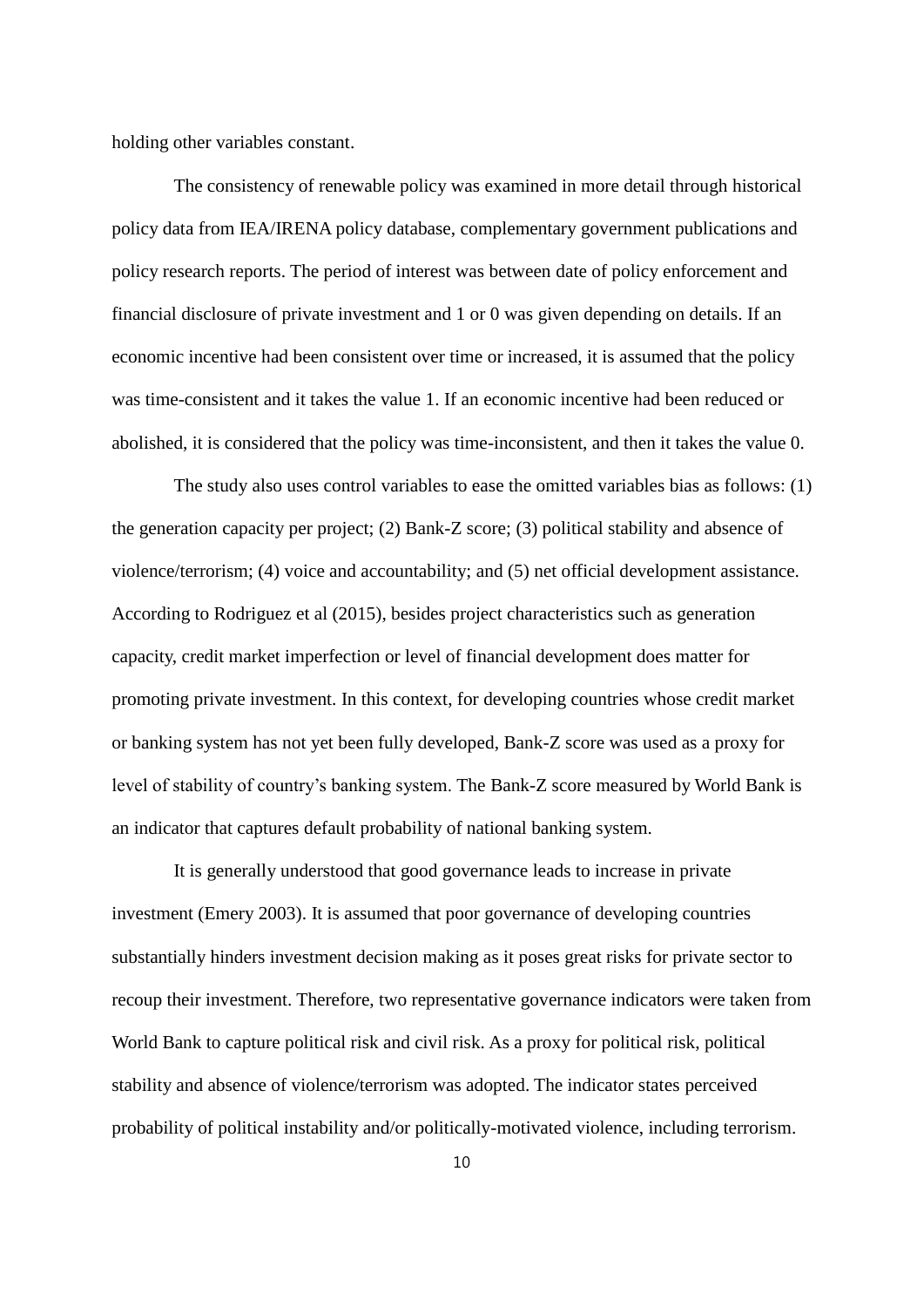As a proxy for civil risk, voice and accountability was adopted as it represents the level of guarantee of civil right to participate in governance.

While the previous studies have shown mixed results in respect of aid effectiveness on investment (Boone, 1994), aid flows to the capital market make developing countries differentiated from developed countries as ever. These aid inflows do play a role as a capital supplement for public finance or funding source in the market, thus official development aid was included. ε denotes the omitted variables which possibly affect relationships between the main variables.

To control the technology effect on private investment such as technical maturity of renewable energy technology, the technology dummies were included disregarding some of the between-technology variation. Using an Instrumental Variable (IV) was attempted to resolve the endogeneity problem though by creating IV with lagged dependent variables (t-1), but the attempt was restricted due to limited data. Thus, future research would benefit if it comes with a way of controlling endogeneity problem or balanced data set.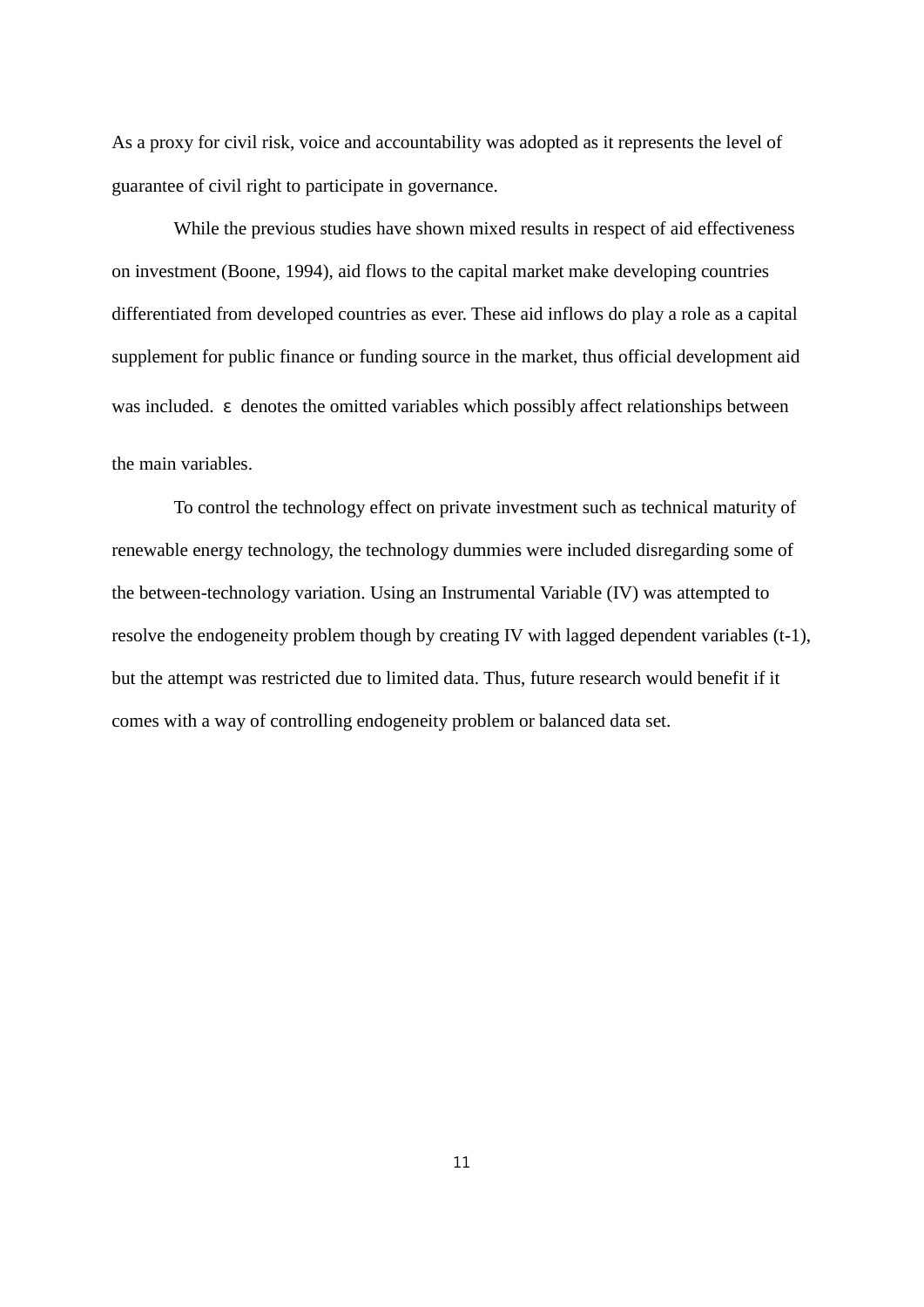#### Ⅳ**. Data analysis and Discussion**

Table 1 shows summary of descriptive statistics for the variables. The table provides the scale of the variables and helps the interpretation of the coefficients estimates. According to the table, amount of private investment and generation capacity per project are highly volatile compared to the other variables.

| Variable                            | <b>Obs</b> | Mean         | Std. Dev.    | Min                | Max          |
|-------------------------------------|------------|--------------|--------------|--------------------|--------------|
| Amount of private investment        | 911        | 94.93025     | 136.06       | 0.23               | 1539         |
| Consistency                         | 911        | 0.892426     | 0.310012     | 0                  |              |
| Generation capacity                 | 911        | 60.66322     | 195.8902     | 0.7                | 4842         |
| Bank-Z score                        | 911        | 11.65302     | 5.996038     | 1.594062           | 22.6667      |
| Political stability                 | 911        | 31.68897     |              | 16.94616 0.4739336 | 81.42857     |
| and absence of violence/terrorism   |            |              |              |                    |              |
| Voice and accoutability             | 911        | 44.28513     | 25.83569     | 4.694836           | 85.44601     |
| Net official development assistance | 911        | $1.02E + 09$ | $1.15E + 09$ | $-1.02E + 09$      | $4.30E + 09$ |

Table 1. Descriptive Statistics

Following table 2 shows that if renewable energy policy is consistent over time until financial disclosure was made, it increases the amount of private investment with various specifications.

| Table 2. OLS results on amount of private investment |  |  |  |  |
|------------------------------------------------------|--|--|--|--|
|------------------------------------------------------|--|--|--|--|

| <b>VARIABLES</b>                    | Amount of private investment |             |              |             |              |             |  |  |  |
|-------------------------------------|------------------------------|-------------|--------------|-------------|--------------|-------------|--|--|--|
|                                     | (1)                          | (2)         | (3)          | (4)         | (5)          | (6)         |  |  |  |
| Consistency                         | 42.1213***                   | 41.3654***  | 49.4818***   | 51.4400***  | 30.4278**    | 27.6832**   |  |  |  |
|                                     | (14.490)                     | (12.086)    | (12.350)     | (12.232)    | (13.297)     | (13.687)    |  |  |  |
| Generation capacity                 |                              | $0.3819***$ | $0.3835***$  | $0.3841***$ | $0.3816***$  | $0.3809***$ |  |  |  |
|                                     |                              | (0.019)     | (0.019)      | (0.019)     | (0.019)      | (0.019)     |  |  |  |
| Bank-Z score                        |                              |             | $-1.8732***$ | $-1.3787**$ | 0.7347       | 0.4062      |  |  |  |
|                                     |                              |             | (0.639)      | (0.642)     | (0.839)      | (0.924)     |  |  |  |
| Political stability                 |                              |             |              | $0.9875***$ | $0.7623***$  | $0.6549**$  |  |  |  |
| and absence of violence/terrorism   |                              |             |              | (0.222)     | (0.228)      | (0.261)     |  |  |  |
| Voice and accoutability             |                              |             |              |             | $0.7700$ *** | $0.7635***$ |  |  |  |
|                                     |                              |             |              |             | (0.199)      | (0.199)     |  |  |  |
| Net official development assistance |                              |             |              |             |              | $-0.0000$   |  |  |  |
|                                     |                              |             |              |             |              | (0.000)     |  |  |  |
| Constant                            | 57.3401***                   | 34.8502***  | 49.3370***   | 10.4945     | $-22.1894$   | $-8.5504$   |  |  |  |
|                                     | (13.688)                     | (11.473)    | (12.447)     | (15.100)    | (17.201)     | (23.538)    |  |  |  |
| <b>Observations</b>                 | 911                          | 911         | 911          | 911         | 911          | 911         |  |  |  |
| R-squared                           | 0.0092                       | 0.3115      | 0.3179       | 0.3325      | 0.3434       | 0.3439      |  |  |  |

Standard errors in parentheses

\*\*\* p<0.01, \*\* p<0.05, \* p<0.1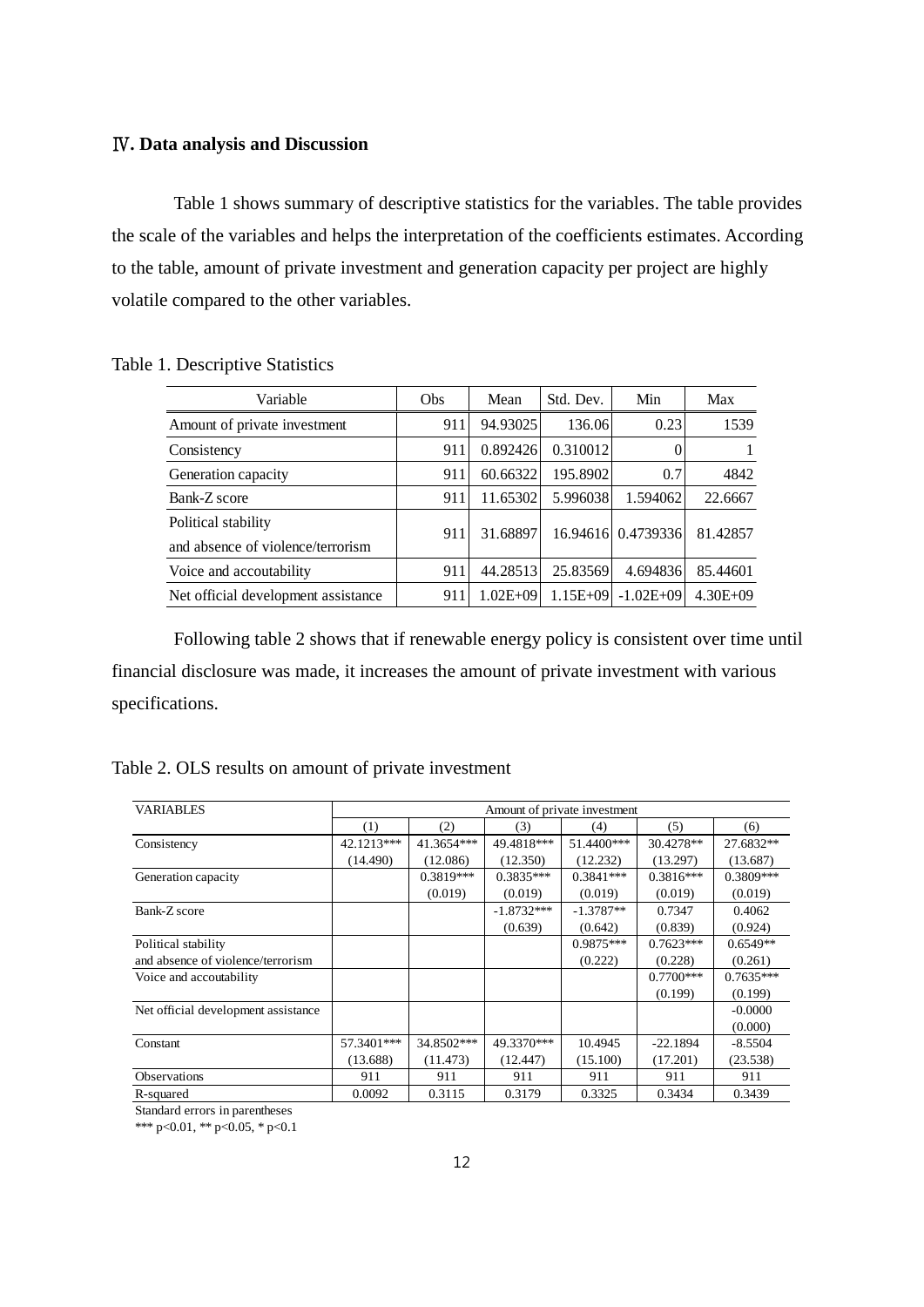For example, in regression (6), if renewable energy policy is time-consistent, the amount of private investment is 27.68% higher than the case of time-inconsistent policy, controlling for the other independent variables. The study also finds that although coefficients are smaller than one of consistency, ones of greater generation capacity, strong politic stability and guarantee of civil right are significant and have positive impact on the amount of private investment. However, the result in which stability of national banking system contributes to increase in the amount of private investment is not consistent in case of regression (5), (6) controlling more independent variables and it is not line with the result of Rodrigues et al (2015). Unlike what expected, net official development assistance does not show coefficient at significant level, but rather no influence on the amount of private investment. It is assumed that aid could crowd out private investment in renewable energy infrastructure, but further research should be carefully conducted.

This result shows that policy consistency has positive impacts on private investment become obvious if share of private investment is included in a regression as a dependent variable. As shown in the Table 3, the coefficients are rather smaller than previous regression, but still show significance at 1% level, while the other independent variables shows different patterns. It is interesting that the coefficient of consistency gets larger while the other variables are controlled. This indicates that the efforts to keep the policy consistency might boost the investor's confidence to participate in a project.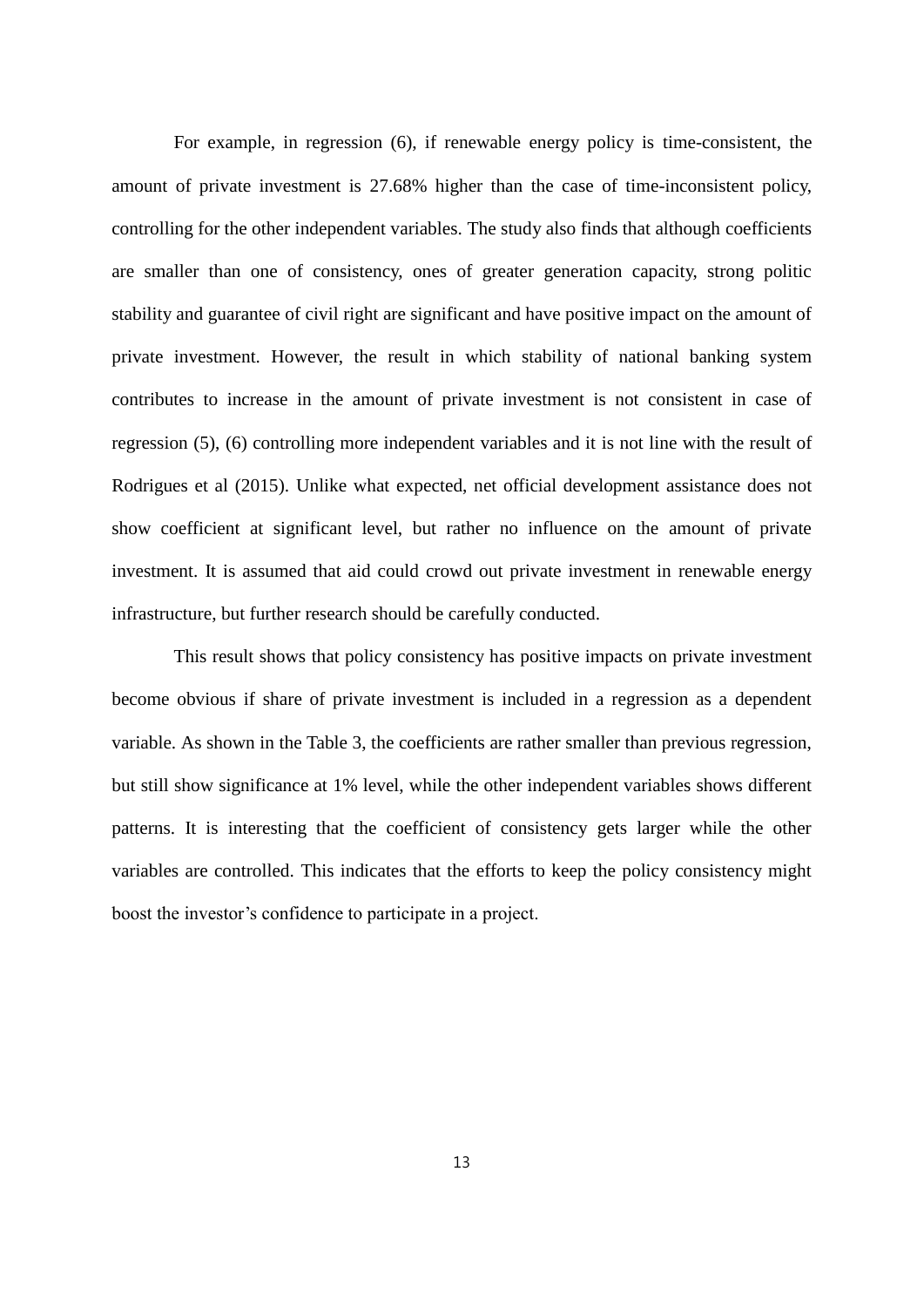| <b>VARIABLES</b>                    | Share of private investment |            |              |              |              |              |  |  |  |
|-------------------------------------|-----------------------------|------------|--------------|--------------|--------------|--------------|--|--|--|
|                                     | (1)                         | (2)        | (3)          | (4)          | (5)          | (6)          |  |  |  |
| Consistency                         | $3.9610***$                 | 3.9658***  | $6.2620***$  | $6.1573***$  | 5.9460***    | 6.4099***    |  |  |  |
|                                     | (1.501)                     | (1.501)    | (1.503)      | (1.502)      | (1.646)      | (1.694)      |  |  |  |
| Generation capacity                 |                             | $-0.0024$  | $-0.0020$    | $-0.0020$    | $-0.0020$    | $-0.0019$    |  |  |  |
|                                     |                             | (0.002)    | (0.002)      | (0.002)      | (0.002)      | (0.002)      |  |  |  |
| Bank-Z score                        |                             |            | $-0.5299***$ | $-0.5564***$ | $-0.5351***$ | $-0.4796***$ |  |  |  |
|                                     |                             |            | (0.078)      | (0.079)      | (0.104)      | (0.114)      |  |  |  |
| Political stability                 |                             |            |              | $-0.0528*$   | $-0.0551*$   | $-0.0369$    |  |  |  |
| and absence of violence/terrorism   |                             |            |              | (0.027)      | (0.028)      | (0.032)      |  |  |  |
| Voice and accoutability             |                             |            |              |              | 0.0077       | 0.0088       |  |  |  |
|                                     |                             |            |              |              | (0.025)      | (0.025)      |  |  |  |
| Net official development assistance |                             |            |              |              |              | 0.0000       |  |  |  |
|                                     |                             |            |              |              |              | (0.000)      |  |  |  |
| Constant                            | 92.2347***                  | 92.3777*** | 96.4761***   | 98.5535***   | 98.2248***   | 95.9196***   |  |  |  |
|                                     | (1.418)                     | (1.425)    | (1.515)      | (1.854)      | (2.129)      | (2.913)      |  |  |  |
| Observations                        | 911                         | 911        | 911          | 911          | 911          | 911          |  |  |  |
| R-squared                           | 0.0076                      | 0.0087     | 0.0570       | 0.0609       | 0.0610       | 0.0624       |  |  |  |

Table 3. OLS results on share of private investment

Standard errors in parentheses

\*\*\* p<0.01, \*\* p<0.05, \* p<0.1

For example, generation capacity, political stability and voice and accountability do not show coefficients at significant level, but Bank-Z score shows negative sign on share of private investment at 1% level and it implies that as the national banking system is stable, the share of private investment increases. However, the coefficient is much lower than the one of the policy consistency. However, it is obvious that the results on Bank-Z score and private investment are mixed. So the additional research should be done in the future.

In either case, the central finding is that consistent renewable energy policy over time encourages private investment in terms of absolute value and the share within total project However, it is important to note that the results do not imply that renewable energy policy should not be changed. It should be flexible to changes in environments, but in predictable way. This will be addressed in following discussion section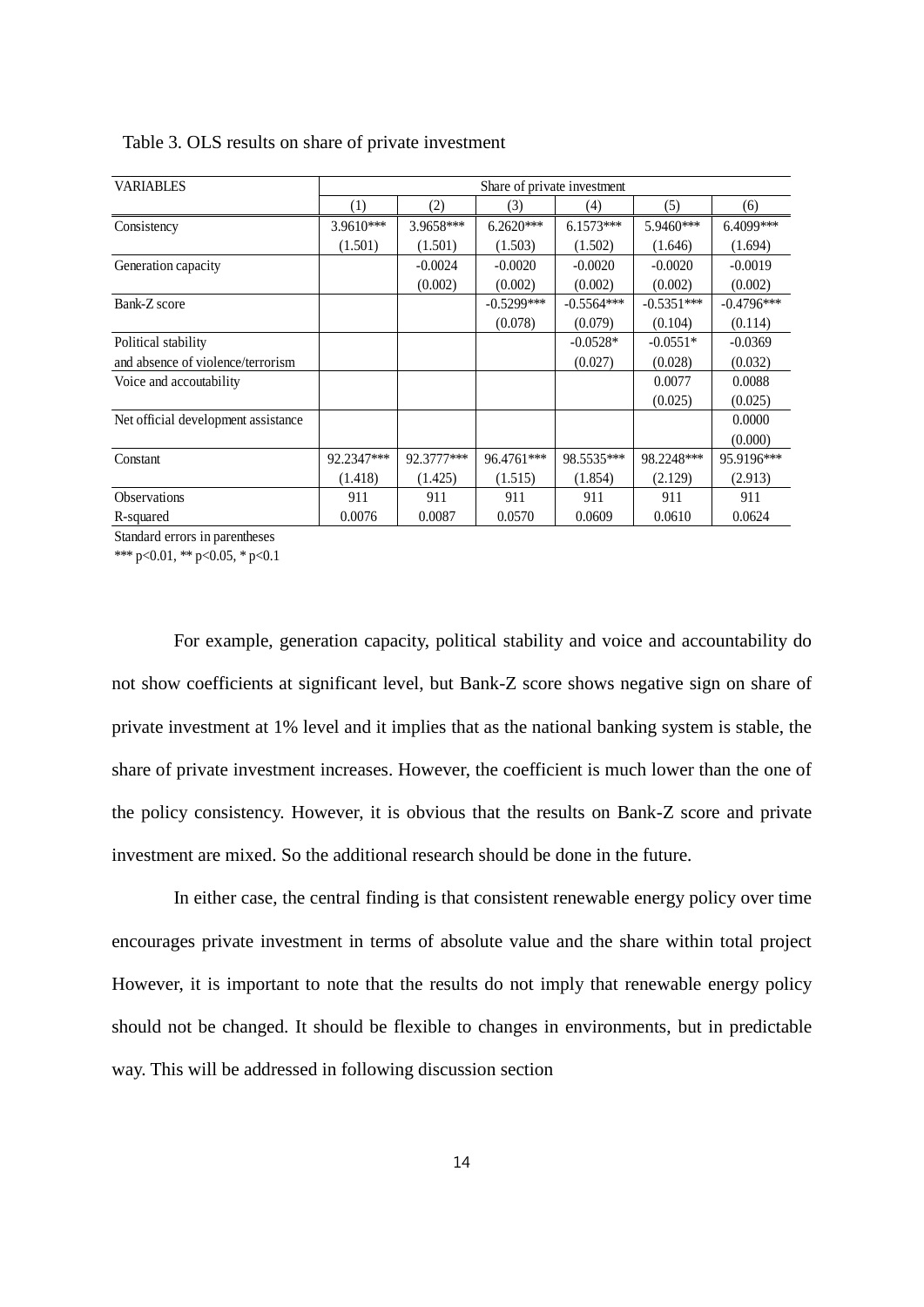#### V**. Conclusion and Policy Implication**

The study aims to empirically investigate the impact of implementing time-consistent policy on private investment in renewable energy infrastructure in developing countries, while the other independent variables are controlled. The study proved that the coefficients of policy consistency are statistically significant and larger than ones of the other independent variables through all the regression models. This result indicates that as the renewable energy policy is time-consistent in terms of providing economic incentive to private sector, private investment increases. Interestingly, the study found that more time-consistent policy is, more private investment occurs in terms of share. It tells that even though the investment amount might be smaller than expected at the first stage of policy implementation, the private will get more confidence on their investment decision according to the policy consistency. Then, it is safely assumed that the absolute investment volume will increase enough to meet the needs towards renewable energy. This can be interpreted as policy makers should stick to current policy measures whereas environments keep changing over time. But, this is not the case. Especially, in case of economic incentive, it should be given flexibly. If a substantial economic incentive is continuously provided even in case of a series of economic shocks, it can be a tremendous burden to the governments of developing countries where have been experienced continuous accumulated budget deficit and have relatively small room to respond to the risks compared to developed countries.

Meanwhile, low level of economic incentives for a long period might impede technology development in renewable energy field. If so, grid-parity, the point at which renewable energy can generate electricity at the same cost of fossil fuel, will never be achieved and it will bolster investment in fossil fuel. Therefore, the renewable energy policy should be flexible, but in ways that private sector can prepare to respond to unexpected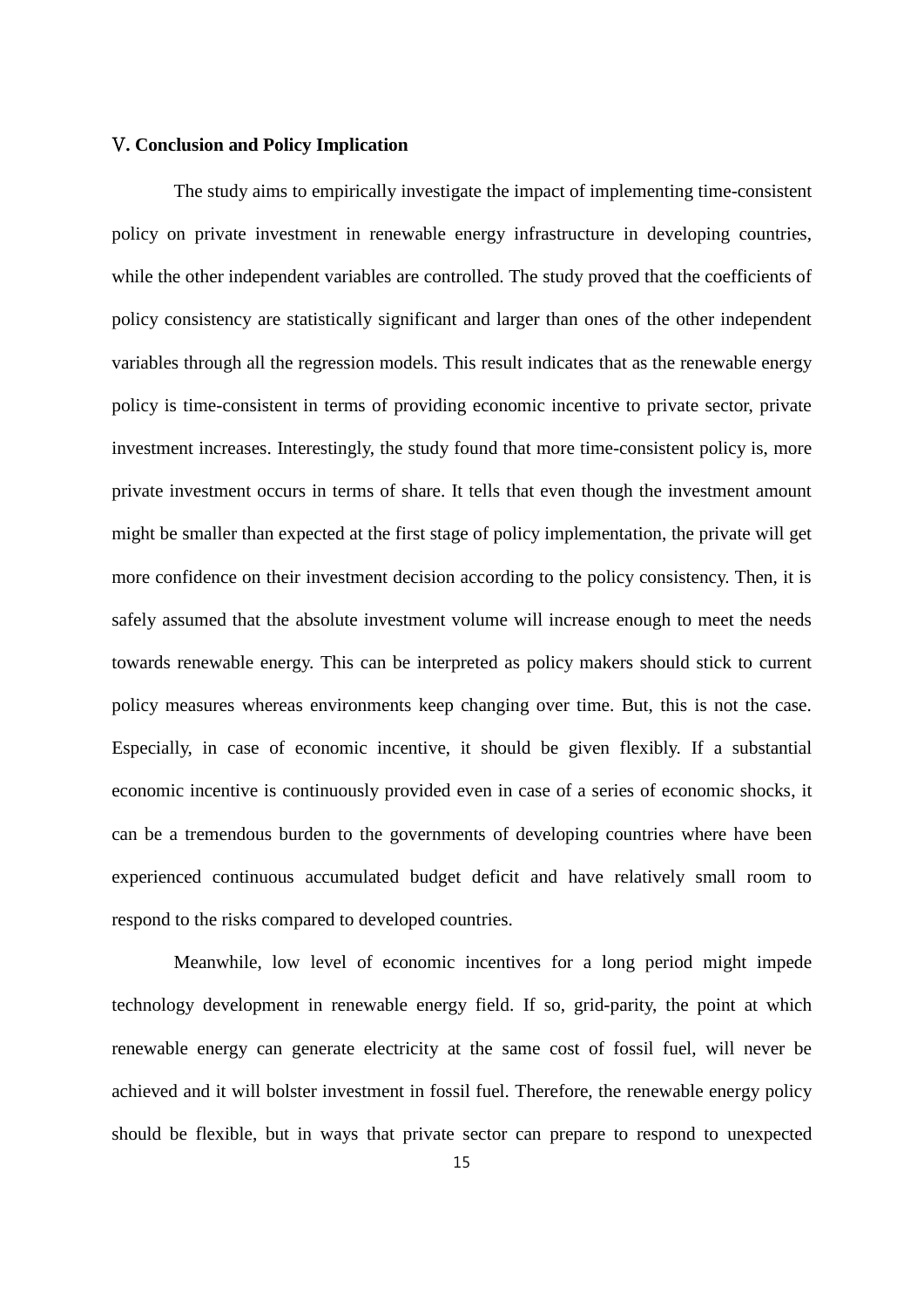threats and opportunities as well. In many times, governments in developing countries have tried to arbitrarily change their policies without a great deal of understanding on needs of private sector through sufficient consultation. Then, it places private sector in unfavorable position to deal with such unexpected threat. Therefore, resolving asymmetric information between government and private sector is important for shifting towards better preparedness for policy changes. In this context, an umbrella body, which is consisted of members from government and private sector, for protect policy design and implementation from arbitrary changes is needed. The umbrella body would communicate with private sector and monitor changes in internal/external environments so that flexible but predictable changes in policy can be made. More importantly, policy makers in developing countries should keep in mind that they should not disregard the value of consistency, because investors' confidence on government does greatly affect their decision making on investment towards renewables. Long-term commitment toward policy goal should play a fundamental role to lay the ground for promote private investment in renewable energy. By doing so, if private investment is considered as a proxy for the future supply of renewable energy and it is assumed that consistency of policy greatly influences to investors' decision making, governments are able to draw relatively accurate blueprint of how government renewable energy policy should be developed.

On another note, one limitation of this study relates to the over simplistic views on investment decision making process. In particular, this study covers only the risk aspect, which remains as one of the numerous considerations for investment decisions and therefore policy consistency impacts may be overestimated. Finally, future studies need to take a holistic approach by including as much considerations such as improving methodologies to control endogeneity bias and tracing changes in private investment per project.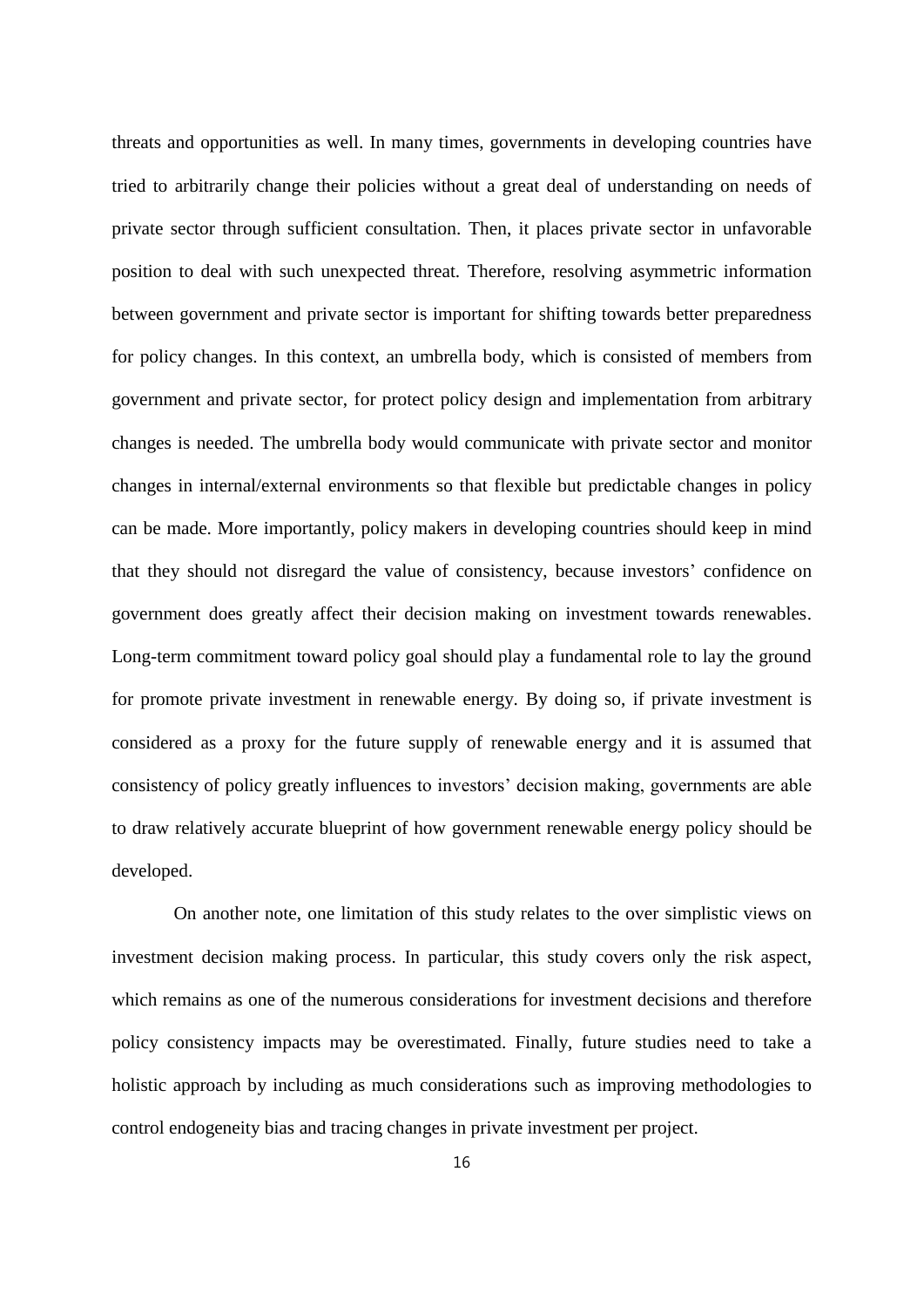## **Appendix**

| N <sub>0</sub> | <b>Country</b>                                                                     | <b>Renewable energy policies</b>                                                         | <b>Enforcement</b><br>year |
|----------------|------------------------------------------------------------------------------------|------------------------------------------------------------------------------------------|----------------------------|
| 1              | Argentina                                                                          | 1. Renewable<br>Energy<br>Generation<br>Program<br>(GENREN)                              | 2010                       |
|                |                                                                                    | 2. Promotion of Renewable Sources of Energy for<br>Electricity Production (26.190)       | 2007                       |
|                |                                                                                    | 1. Brazil Renewable Energy Auctions                                                      | 2007                       |
| $\overline{2}$ | <b>Brazil</b>                                                                      | of Incentives<br>Alternative<br>2. Programme<br>for<br><b>Electricity Sources</b>        | 2002                       |
| 3              | Bulgaria                                                                           | 1. Feed-in tariffs (FITs) for electricity from<br>renewable sources                      | 2011                       |
|                |                                                                                    | 2. Renewable and Alternative energy sources and<br><b>Biofuels Act</b>                   | 2007                       |
| $\overline{4}$ | Chile                                                                              | 1. Invest Chile Project                                                                  | 2005                       |
| 5              |                                                                                    | 1. Feed-in tariff support for solar PV                                                   | 2013                       |
|                |                                                                                    | 2. Adjustment of surcharge<br>of<br>renewable<br>electricity generation                  | 2013                       |
|                |                                                                                    | 3. Notice on promotion of PV industry by exert the<br>price leverage effect              | 2013                       |
|                | China                                                                              | 4. Notice on feed-in tariff for co-firing generators<br>burning coal and household waste | 2012                       |
|                | 5. The Renewable Energy Tariff Surcharge Grant<br><b>Funds Management Approach</b> | 2012                                                                                     |                            |
|                |                                                                                    | 6. Solar PV feed-in tariff                                                               | 2011                       |
|                |                                                                                    | 7. 2010 Biomass electricity Feed-in tariff                                               | 2010                       |
|                |                                                                                    | 8. Import duty removal on wind and hydro<br>technological equipments                     | 2010                       |
|                |                                                                                    | 9. Onshore wind feed-in Tariff                                                           | 2009                       |

Appendix 1. List of developing countries and renewable energy policies covered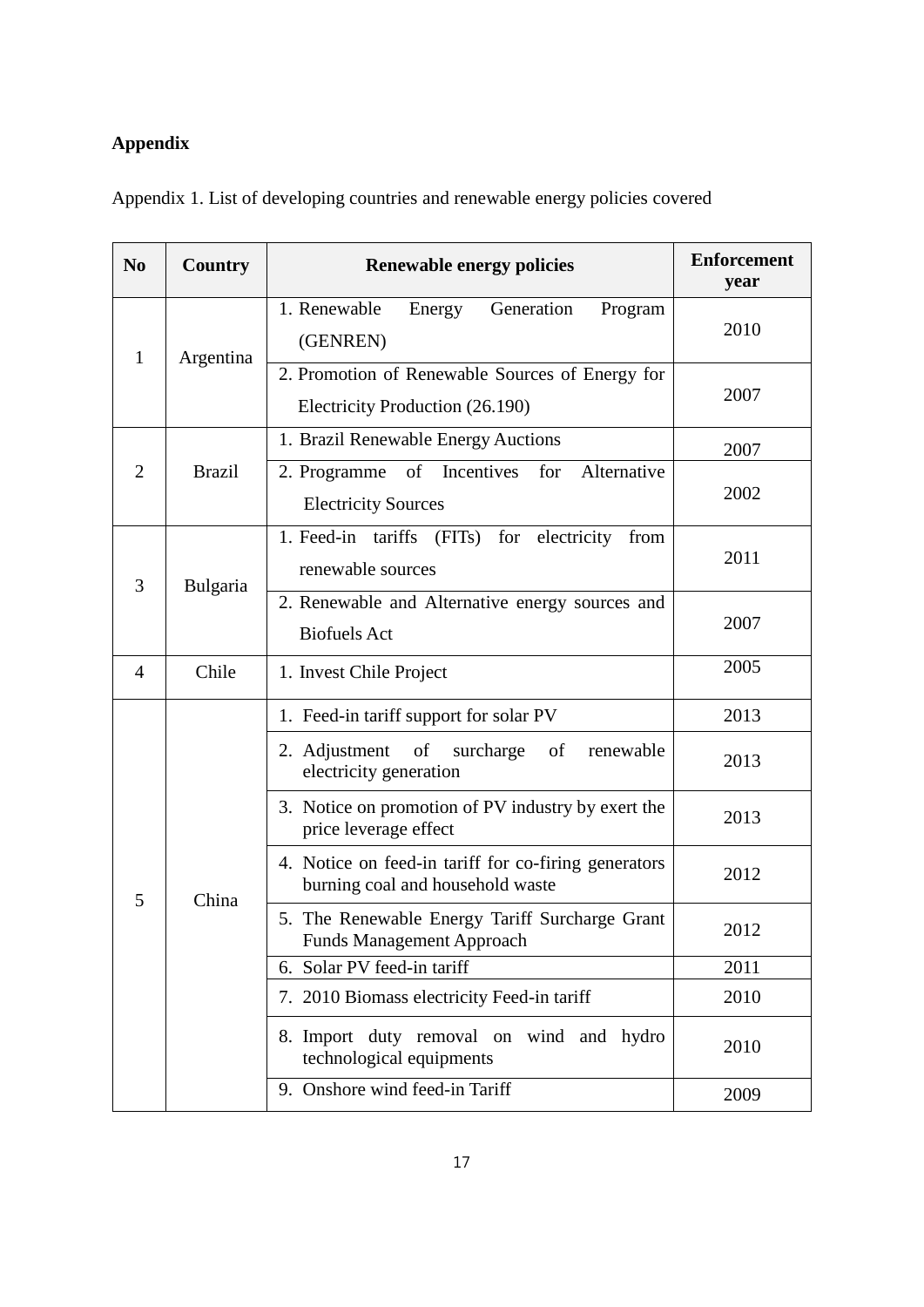| N <sub>0</sub> | <b>Country</b>  | <b>Renewable energy policies</b>                                                                                                | <b>Enforcement</b><br>year |
|----------------|-----------------|---------------------------------------------------------------------------------------------------------------------------------|----------------------------|
| 5              | China           | 10. Renewable Electricity Surcharge                                                                                             | 2006                       |
|                |                 | 1. National Solar Mission (Phase I and II)                                                                                      | 2010                       |
| 6              | India           | 2. Generation based incentives for wind power                                                                                   | 2008                       |
|                |                 | 3. Solar Power Generation Based Incentive                                                                                       | 2008                       |
| 7              | Pakistan        | 1. Alternative and Renewable Energy Policy, 2011<br>(Medium term policy)                                                        | 2011                       |
|                |                 | 2. Alternative and Renewable Energy Policy, 2006<br>(Short term policy)                                                         | 2006                       |
|                |                 | 1. Accelerated depreciation benefits                                                                                            | 2008                       |
| 8              | Peru            | 2. Legislative<br>1002<br>decree<br>investment<br>on<br>promotion for generation of electricity using<br>renewable energy       | 2008                       |
| 9              | Philippines     | 1. Feed-In Tariff for Electricity Generated from<br>Biomass, Ocean, Run-of-River Hydropower,<br>Solar and Wind Energy Resources | 2012                       |
|                |                 | 2. Renewable Energy Act                                                                                                         | 2008                       |
| 10             | South<br>Africa | 1. Renewable Energy Independent Power Producer<br>Programme (REIPPP)                                                            | 2011                       |
|                |                 | 2. Renewable Energy Feed-in Tariff (REFIT)                                                                                      | 2009                       |
| 11             | Thailand        | 1. Feed-in premium for renewable power                                                                                          | 2007                       |
|                |                 | 1. Renewable Energy Law 2010                                                                                                    | 2011                       |
| 12             | Turkey          | Utilization of Renewable Energy<br>2. Law<br>on<br>Resources for the Purpose of Generating<br>Electrical Energy - No. 5346      | 2005                       |
| 13             | Uganda          | 1. Renewable Energy feed-in tariff                                                                                              | 2011                       |
|                |                 | 2. Tax Incentives for renewable energy                                                                                          | 2005                       |
| 14             | Ukraine         | 1. Corporate income tax exemptions in Ukraine<br>available for renewable energy sector                                          | 2011                       |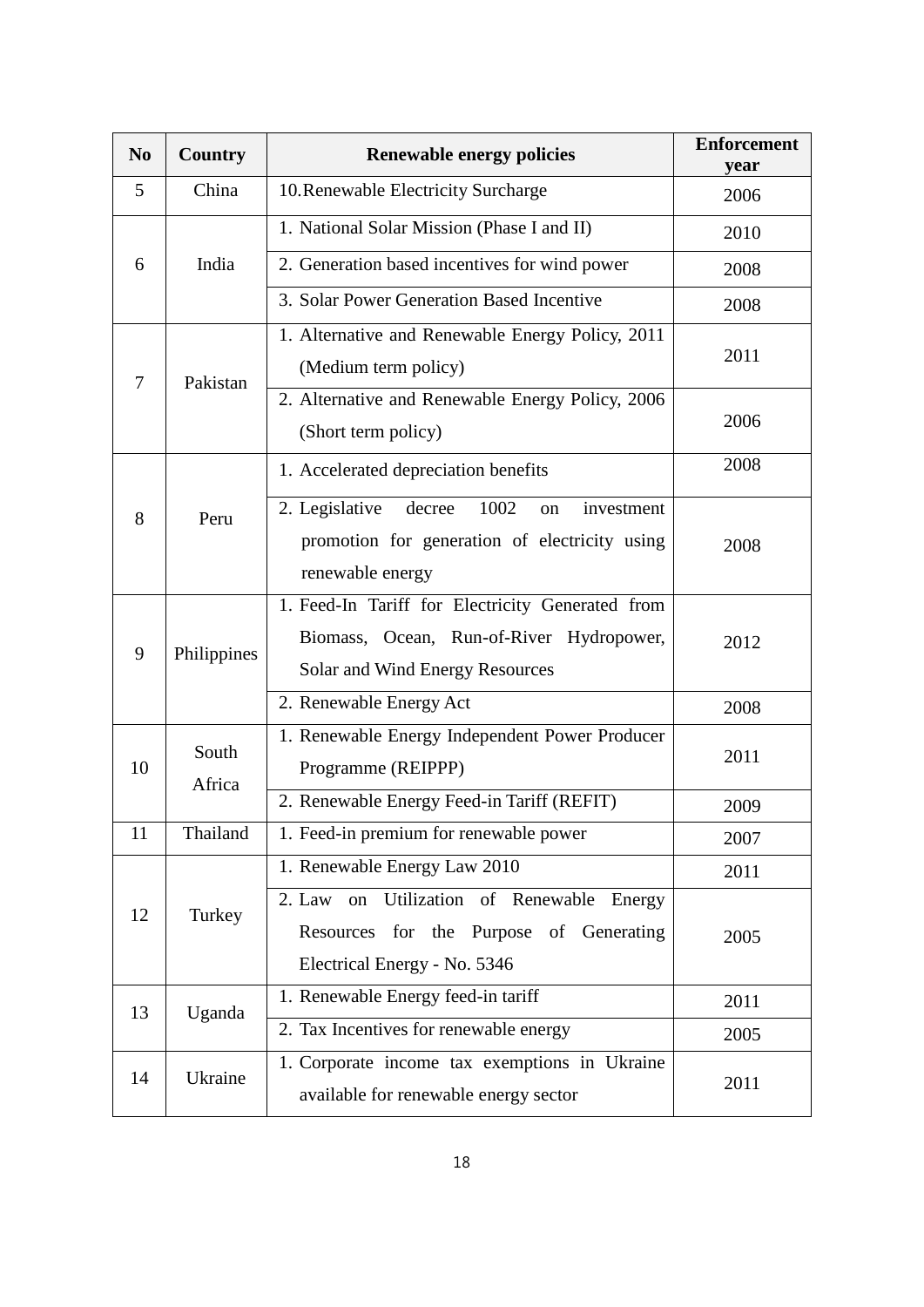| N <sub>0</sub> | Country | <b>Renewable energy policies</b>                                                      | <b>Enforcement</b><br>year |
|----------------|---------|---------------------------------------------------------------------------------------|----------------------------|
| 14             | Ukraine | 2. Green Tariff (Feed-in Tariff)                                                      | 2009                       |
|                |         | 3. VAT and Customs Duties Exemptions                                                  | 2008                       |
|                |         | generation of photovoltaic<br>1. Private<br>energy<br>(Auctions and Feed-in Tariffs)  | 2013                       |
| 15<br>16       | Uruguay | 2. Auctions of up to 150 MW of wind energy<br>$(159-2011)$                            | 2011                       |
|                |         | 3. Wind auction (424-2011)                                                            | 2011                       |
|                |         | 4. Wind power auctions (403-2009)                                                     | 2009                       |
|                |         | 5. Auctioning decree (77-2006)                                                        | 2006                       |
|                | Vietnam | 1. Accelerated depreciation tas relief for renewable<br>energy projects               | 2013                       |
|                |         | 2. National Power Development Plan 2011-2030<br>(RES targets and wind feed-in tariff) | 2011                       |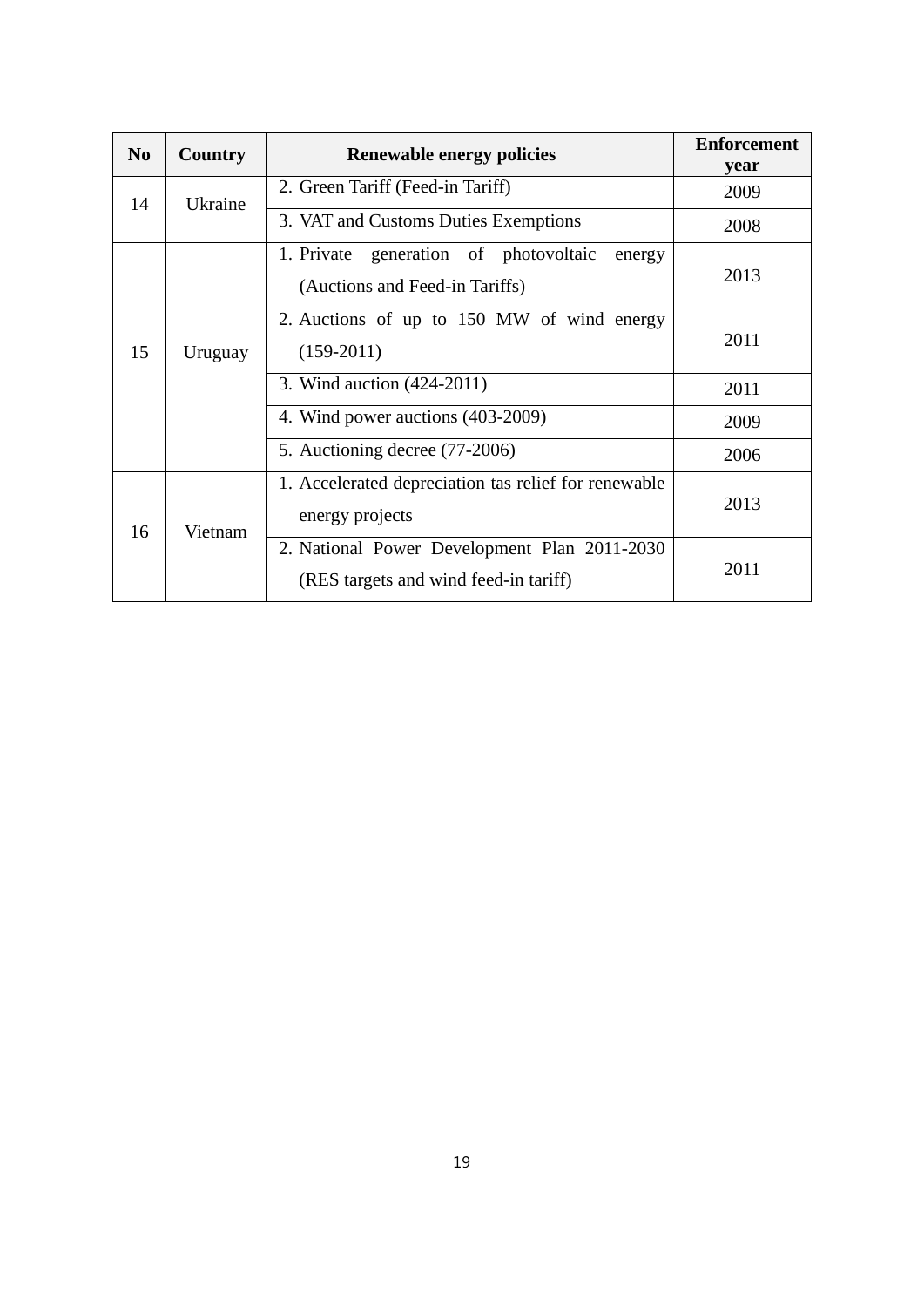Appendix 2. Consistency of renewable energy policy in 16 developing countries

| Country      | <b>Renewables</b>    | 2005             | 2006             | 2007             | 2008             | 2009             | 2010             | 2011             | 2012             | 2013             | 2014             |
|--------------|----------------------|------------------|------------------|------------------|------------------|------------------|------------------|------------------|------------------|------------------|------------------|
| Argentina    | <b>Biomass</b>       | $\mathbf{0}$     | $\mathbf{0}$     | -1               | 1                | 1                | -1               | 1                | -1               | -1               | 1                |
|              | Solar, PV            | $\boldsymbol{0}$ | $\mathbf{0}$     | 1                | 1                | 1                | $\mathbf{1}$     | 1                | $\mathbf{1}$     | -1               | 1                |
|              | Wind                 | $\mathbf{0}$     | $\mathbf{0}$     | $\mathbf{1}$     | 1                | 1                | -1               | 1                | $\mathbf{1}$     | -1               | 1                |
| Brazil       | Bioenergy            | 1                | 1                | $\mathbf{1}$     | 1                | 1                |                  | 1                | 1                |                  | 1                |
|              | Hydro, Small (<50MW) | 1                | -1               | -1               | 1                | 1                |                  | 1                | 1                |                  |                  |
|              | Solar, PV            | $\mathbf{0}$     | $\mathbf{0}$     | $\mathbf 0$      | $\bf{0}$         | $\mathbf{0}$     | $\overline{0}$   | $\mathbf 0$      | $\mathbf{0}$     | $\boldsymbol{0}$ | 0                |
|              | Wind                 | 1                | $\mathbf{1}$     | $\mathbf{1}$     | 1                | 1                | $\mathbf{1}$     | 1                | 1                | -1               | 1                |
| Bulgaria     | Hydro, Small (<50MW) | $\mathbf{0}$     | $\mathbf{0}$     | $\mathbf 0$      | $\boldsymbol{0}$ | $\mathbf 0$      | $\boldsymbol{0}$ | 1                | 1                | $\boldsymbol{0}$ | $\boldsymbol{0}$ |
|              | Solar                | $\mathbf{0}$     | $\mathbf{0}$     | $\mathbf{1}$     | 1                | 1                | $\mathbf{1}$     | 1                | 1                | $\theta$         | $\boldsymbol{0}$ |
|              | Wind                 | $\mathbf{0}$     | $\mathbf{0}$     | $\mathbf{0}$     | $\boldsymbol{0}$ | $\mathbf{O}$     | $\mathbf{0}$     | 1                | 1                | $\mathbf{0}$     | $\boldsymbol{0}$ |
| Chile        | Bioenergy            | 1                | 1                | 1                | 1                | 1                | -1               | 1                | 1                | -1               | 1                |
|              | Hydro, Small (<50MW) | 1                | 1                | $\mathbf{1}$     | 1                | 1                | -1               | 1                | 1                |                  |                  |
|              | Solar                | 1                | 1                | 1                | ı                | 1                | -1               | 1                | 1                | -1               | 1                |
|              | Wind                 | $\mathbf{1}$     | $\mathbf{1}$     | $\mathbf{1}$     | 1                | $\mathbf{1}$     | $\mathbf{1}$     | $\mathbf{1}$     | $\mathbf{1}$     | -1               | 1                |
| China        | Bioenergy            | $\mathbf{0}$     | $\mathbf{0}$     | $\mathbf{0}$     | $\boldsymbol{0}$ | $\mathbf 0$      | $\mathbf{1}$     | $\mathbf{1}$     | $\mathbf{1}$     | $\mathbf{1}$     | 1                |
|              | Hydro, Small (<50MW) | $\mathbf{0}$     | 1                | $\mathbf{1}$     | 1                | 1                | $\mathbf{1}$     | $\mathbf{0}$     | $\mathbf{1}$     |                  | 1                |
|              | Solar                | $\boldsymbol{0}$ | 1                | 1                | 1                | 1                | $\mathbf{1}$     | 1                | $\mathbf{1}$     |                  | 1                |
|              | Wind                 | $\boldsymbol{0}$ | 1                | 1                | 1                | 1                | -1               | 1                | 1                |                  | 1                |
| India        | Bioenergy            | $\mathbf{0}$     | $\mathbf{0}$     | $\mathbf{0}$     | $\boldsymbol{0}$ | $\overline{0}$   | $\boldsymbol{0}$ | $\boldsymbol{0}$ | $\mathbf{0}$     | $\boldsymbol{0}$ | $\boldsymbol{0}$ |
|              | Hydro, Small (<50MW) | $\mathbf{0}$     | $\mathbf{0}$     | $\mathbf{0}$     | $\mathbf{0}$     | $\overline{0}$   | $\boldsymbol{0}$ | $\mathbf{0}$     | $\mathbf{0}$     | $\boldsymbol{0}$ | $\boldsymbol{0}$ |
|              | Solar                | $\mathbf{0}$     | $\mathbf{0}$     | $\mathbf{0}$     | 1                | 1                | $\mathbf{1}$     | 1                | 1                | -1               | 1                |
| Pakistan     | Wind                 | $\mathbf{0}$     | $\mathbf{0}$     | $\mathbf{0}$     | 1                | 1                | 1                | 1                | 1                | $\mathbf{1}$     | 1                |
|              | Bioenergy            | $\mathbf{0}$     | $\bf{0}$         | $\mathbf{0}$     | $\boldsymbol{0}$ | $\mathbf 0$      | $\mathbf{0}$     | $\mathbf{0}$     | $\mathbf{0}$     | $\mathbf{0}$     | $\boldsymbol{0}$ |
| Peru         | Hydro, Small (<50MW) | $\mathbf{0}$     | 1                | 1                | 1                | 1                | -1               | 1                | 1                | -1               | 1                |
|              | Wind                 | $\mathbf{0}$     | 1                | 1                | 1                | 1                | -1               | 1                | $\mathbf{1}$     | -1               | 1                |
|              | Bioenergy            | $\mathbf{0}$     | $\mathbf{0}$     | $\boldsymbol{0}$ | 1                | 1                | -1               | 1                | $\mathbf{1}$     | -1               | 1                |
|              | Hydro, Small (<50MW) | $\boldsymbol{0}$ | $\mathbf{0}$     | $\mathbf{0}$     | 1                | 1                | $\mathbf{1}$     | $\mathbf{1}$     | $\mathbf{1}$     | -1               | 1                |
|              | Solar                | $\boldsymbol{0}$ | $\mathbf{0}$     | $\boldsymbol{0}$ | 1                | 1                | -1               | 1                | $\mathbf{1}$     |                  | 1                |
|              | Wind                 | $\mathbf{0}$     | $\mathbf 0$      | $\mathbf{0}$     | 1                | 1                |                  | 1                | $\mathbf{1}$     |                  | 1                |
| Philippines  | Bioenergy            | $\boldsymbol{0}$ | $\mathbf{0}$     | $\mathbf{0}$     | 1                | 1                | -1               | 1                | 1                |                  | 1                |
|              | Geothermal           | $\mathbf{0}$     | $\mathbf{0}$     | $\mathbf 0$      | $\boldsymbol{0}$ | $\boldsymbol{0}$ | $\mathbf 0$      | $\boldsymbol{0}$ | $\boldsymbol{0}$ | $\boldsymbol{0}$ | 0                |
|              | Hydro, Small (<50MW) | $\mathbf{0}$     | $\mathbf{0}$     | $\mathbf{0}$     | 1                | 1                | -1               | 1                | 1                |                  |                  |
|              | Wind                 | $\mathbf{0}$     | $\boldsymbol{0}$ | $\mathbf{0}$     | 1                | 1                | $\mathbf{1}$     | 1                | 1                |                  |                  |
| South Africa | Hydro, Small (<50MW) | $\mathbf{0}$     | $\mathbf{0}$     | $\mathbf{0}$     | $\mathbf{0}$     | $\mathbf{1}$     | $\mathbf{1}$     | 1                | 1                |                  |                  |
|              | Solar                | $\mathbf{0}$     | $\mathbf{0}$     | $\mathbf{0}$     | $\bf{0}$         | 1                | $\mathbf{1}$     | 1                | 1                | -1               |                  |
|              | Wind                 | $\mathbf{0}$     | $\mathbf{0}$     | $\mathbf{0}$     | $\boldsymbol{0}$ | 1                | -1               | 1                | 1                |                  |                  |
| Thailand     | Bioenergy            | $\mathbf{0}$     | $\bf{0}$         |                  |                  | 1                |                  |                  | л                |                  |                  |
|              | Solar                | $\boldsymbol{0}$ | $\boldsymbol{0}$ | 1                | $\mathbf{1}$     | $\mathbf{1}$     | 1                | 1                | $\mathbf{1}$     | 1                | $\mathbf{1}$     |
|              | Wind                 | $\boldsymbol{0}$ | $\boldsymbol{0}$ | $\mathbf{1}$     | $\mathbf{1}$     | $\,1$            | $\mathbf{1}$     | $\mathbf{1}$     | $\,1$            | $\mathbf{1}$     | $\,1$            |
|              | Geothermal           | $\mathbf{1}$     | $\mathbf{1}$     | $\mathbf{1}$     | $\,1$            | $\mathbf{1}$     | $\mathbf{1}$     | $\mathbf{1}$     | $\mathbf{1}$     | $\mathbf{1}$     | $\mathbf{1}$     |
| Turkey       | Hydro, Small (<50MW) | $\mathbf{1}$     | $\mathbf{1}$     | $\mathbf{1}$     | $\mathbf{1}$     | $\mathbf{1}$     | $\mathbf{1}$     | 1                | $\mathbf{1}$     | $\mathbf{1}$     | $\mathbf{1}$     |
|              | Wind                 | $\,1$            | $\mathbf{1}$     | $\mathbf{1}$     | $\,1$            | $\mathbf{1}$     | $\mathbf{1}$     | $\,1$            | $\mathbf{1}$     | $\mathbf{1}$     | $\mathbf{1}$     |
| Uganda       | Bioenergy            | $\boldsymbol{0}$ | $\mathbf{0}$     | $\mathbf{0}$     | $\boldsymbol{0}$ | $\mathbf{0}$     | $\boldsymbol{0}$ | 1                | $\mathbf{1}$     | $\mathbf{1}$     | $\,1$            |
|              | Hydro, Small (<50MW) | $\mathbf{1}$     | $\mathbf{1}$     | $\mathbf{1}$     | $\mathbf{1}$     | $\mathbf{1}$     | $\mathbf{1}$     | 1                | $\mathbf{1}$     | $\mathbf{1}$     | $\,1$            |
| Ukraine      | Solar                | $\mathbf{0}$     | $\boldsymbol{0}$ | $\boldsymbol{0}$ | $\mathbf{1}$     | $\mathbf{1}$     | $\mathbf{1}$     | $\mathbf{1}$     | $\mathbf{1}$     | $\mathbf{1}$     | $\,1\,$          |
|              | Wind                 | $\boldsymbol{0}$ | $\mathbf{0}$     | $\boldsymbol{0}$ | $\,1$            | $\mathbf{1}$     | $\mathbf{1}$     | $\,1$            | $\mathbf{1}$     | 1                | $\mathbf{1}$     |
| Uruguay      | Solar, PV            | $\mathbf{0}$     | $\bf{0}$         | $\boldsymbol{0}$ | $\mathbf{0}$     | $\Omega$         | $\boldsymbol{0}$ | $\mathbf{1}$     | $\mathbf{1}$     | 1                | $\mathbf{1}$     |
|              | Wind                 | $\mathbf{0}$     | 1                | 1                | $\bf{0}$         | 1                | $\mathbf{1}$     | 1                | 1                | 1                | $\mathbf{1}$     |
| Vietnam      | Hydro, Small (<50MW) | $\mathbf{0}$     | $\mathbf{0}$     | $\bf{0}$         | $\mathbf{0}$     | $\overline{0}$   | $\mathbf{0}$     | $\mathbf{0}$     | $\mathbf{0}$     | 1                | $\mathbf{1}$     |
|              | Wind                 | $\boldsymbol{0}$ | $\boldsymbol{0}$ | $\mathbf{0}$     | $\boldsymbol{0}$ | $\overline{0}$   | $\boldsymbol{0}$ | 1                | -1               | -1               | $\mathbf{1}$     |

(1 if economic incentive is time-consistent, if not 0)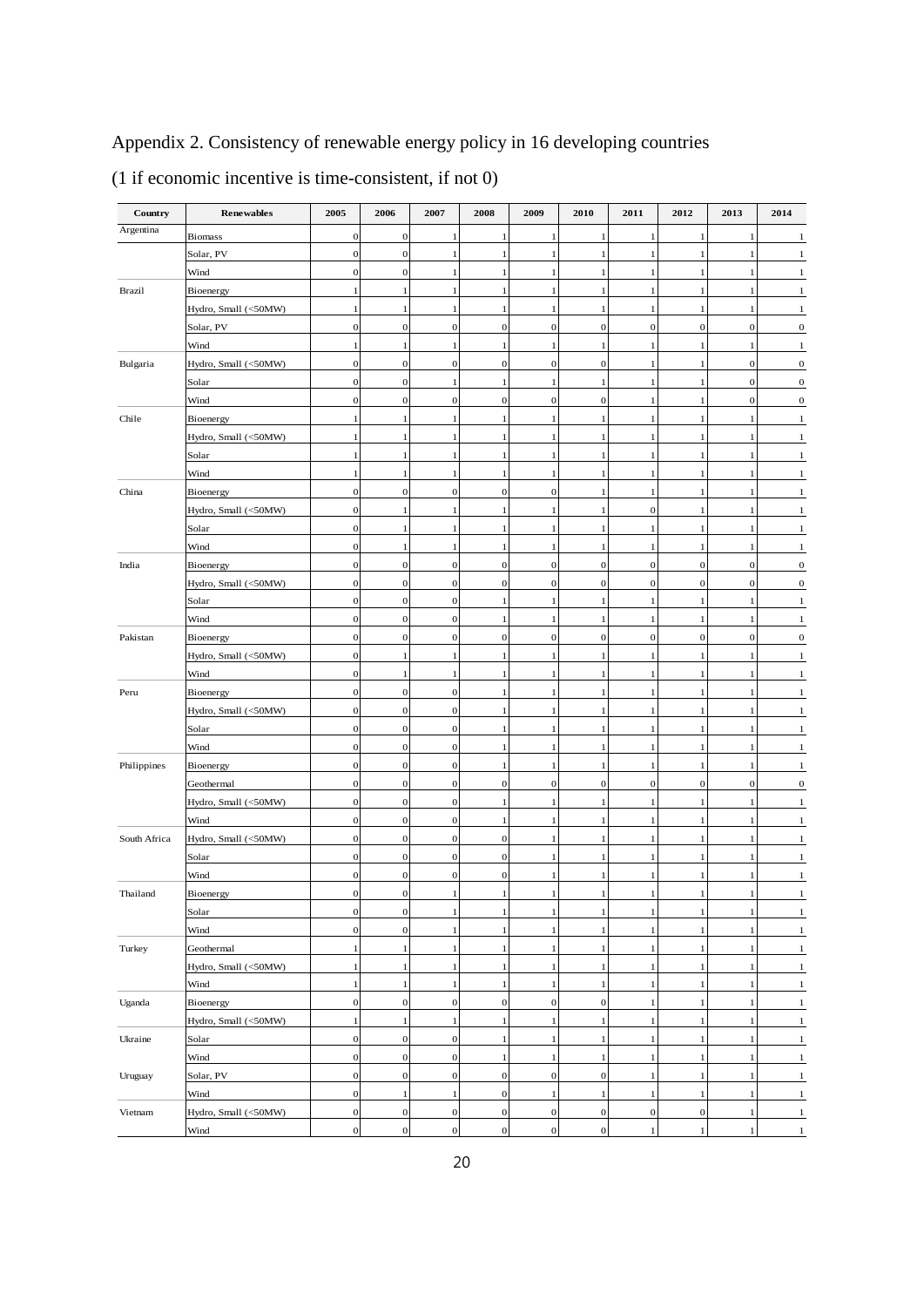Appendix 3. List of variables used

| <b>Type of variable</b> | <b>Variable</b>                                               | <b>Source</b> | <b>URL</b>                                                                                                 |
|-------------------------|---------------------------------------------------------------|---------------|------------------------------------------------------------------------------------------------------------|
| Dependent variable      | Private finance towards<br>renewable energy<br>infrastructure | World Bank    | http://ppi.worldban<br>k.org/                                                                              |
| Independent<br>variable | Consistency of government's<br>renewable energy policy        | <b>IEA</b>    | https://www.iea.org<br>/policiesandmeasur<br>es/renewableenergy                                            |
| Control variable        | Generation capacity                                           | World Bank    | http://ppi.worldban<br>k.org/                                                                              |
|                         | <b>Bank Z-score</b>                                           |               | http://databank.worl<br>dbank.org/data/repo<br>rts.aspx?source=glo<br>bal-financial-<br>development        |
|                         | Political Stability and<br>Absence of<br>Violence/Terrorism   |               | http://databank.worl<br>dbank.org/data/repo<br>rts.aspx?source=wo<br>rldwide-<br>governance-<br>indicators |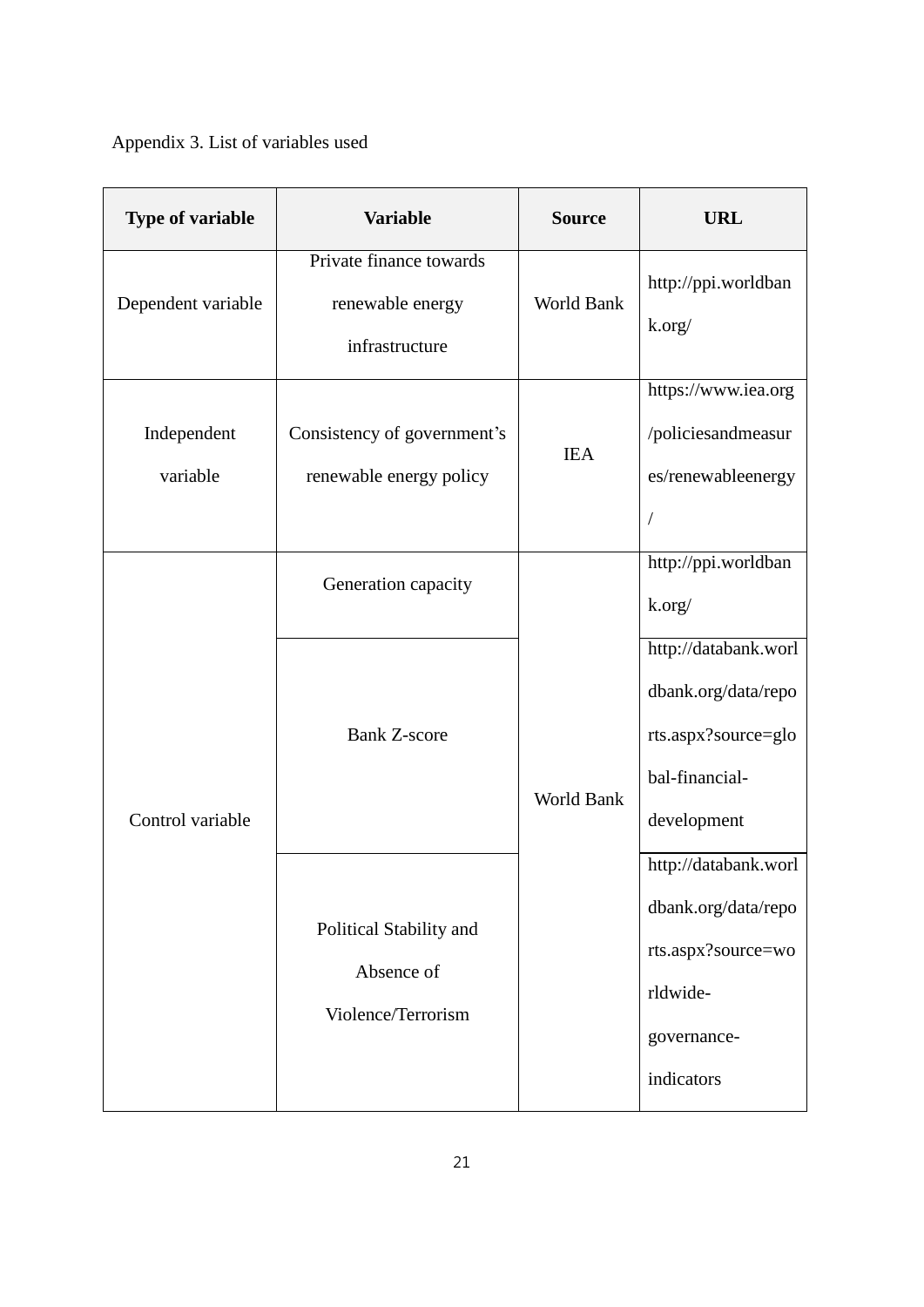|                             |  | http://data.worldban |
|-----------------------------|--|----------------------|
| Voice and Accountability    |  | k.org/data-          |
|                             |  | catalog/global-      |
|                             |  | financial-           |
|                             |  | development          |
|                             |  | http://databank.worl |
| Net official development    |  | dbank.org/data/repo  |
| assistance and official aid |  | rts.aspx?source=wo   |
| received                    |  | rldwide-             |
|                             |  | governance-          |
|                             |  | indicators           |
|                             |  |                      |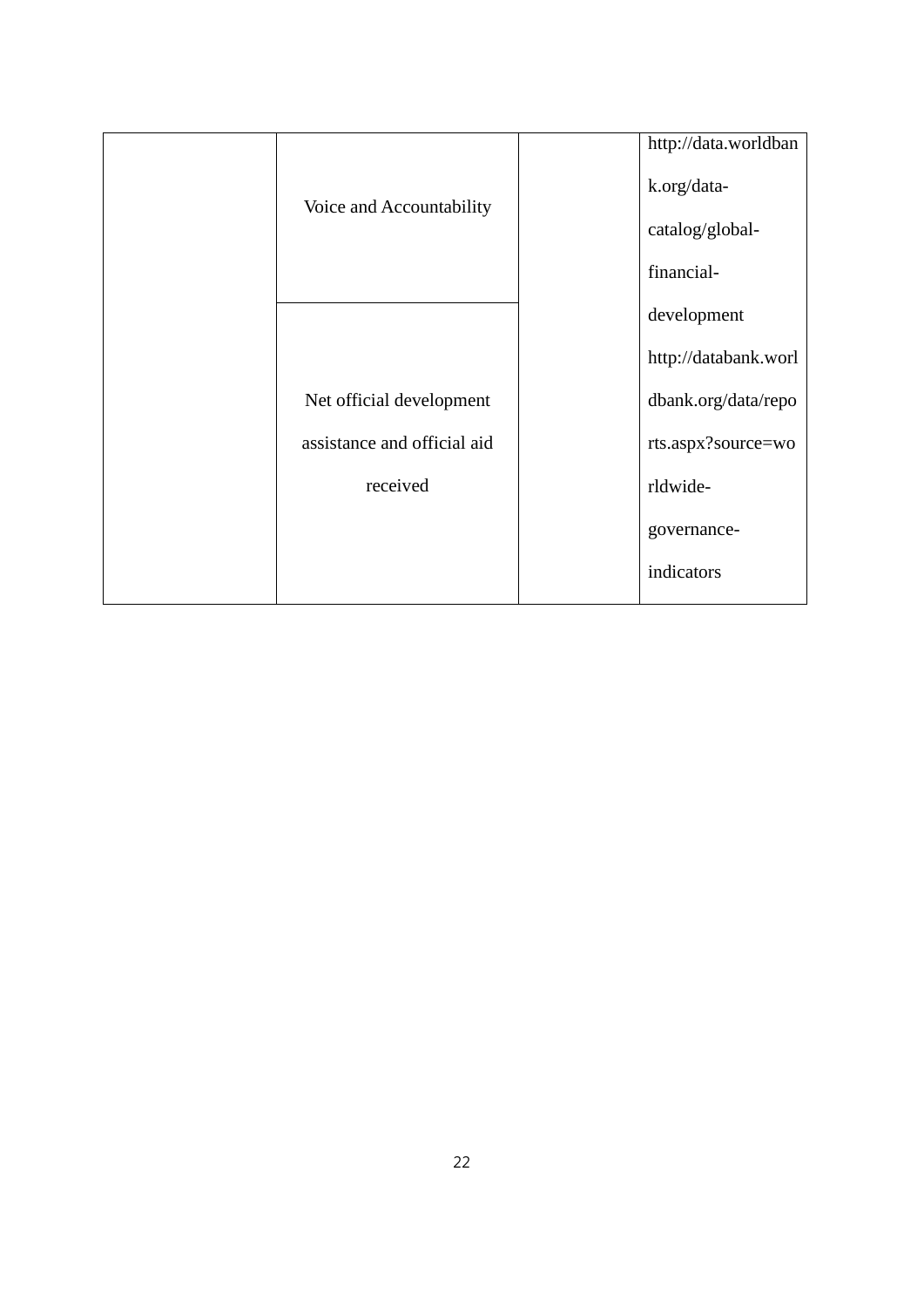#### **Bibliography**

- Aslani, A., M. Naaranoja., E. Antila, and F. Aslani. (2012). Prioritization of Renewable Energy Resources to Participation of Private Sector Investment. Paper presented at the IEEE Green Technologies Conference, Tulsa, United States of America.
- Bloomberg New Energy Finance. (2015). GLOBAL TRENDS IN RENEWABLE ENERGY 2015. Retrieved from http://fs-unep

centre.org/sites/default/files/attachments/key\_findings.pdf

- Boone, P. (1994), "The Impact of Foreign aid on Savings and Growth, Centre for Economic Performance," Working Paper, 677, London School of Economics, London.
- Brunetti, A., B, Weder (1999). Investment and Institutional Uncertainty, International Finance Corporation, Washington.
- Chassot, S., Hampl, N., & Wüstenhagen, R. (2014). Energy Research & Social Science When energy policy meets free-market capitalists : The moderating influence of worldviews on risk perception and renewable energy investment decisions. Energy Research & Social Science, 3, 143–151. Retrieved from http://doi.org/10.1016/j.erss.2014.07.013
- Corfee-Morlot, J., et al. (2012). Towards a Green Investment Policy Framework: The Case of Low- Carbon, Climate-Resilient Infrastructure, OECD Environment Working Papers, No. 48, OECD Publishing, Paris. Retrieved from http://dx.doi.org/10.1787/5k8zth7s6s6d-en.
- Emery, J, J. (2003). Governance, Transparency and Private investment in Africa, paper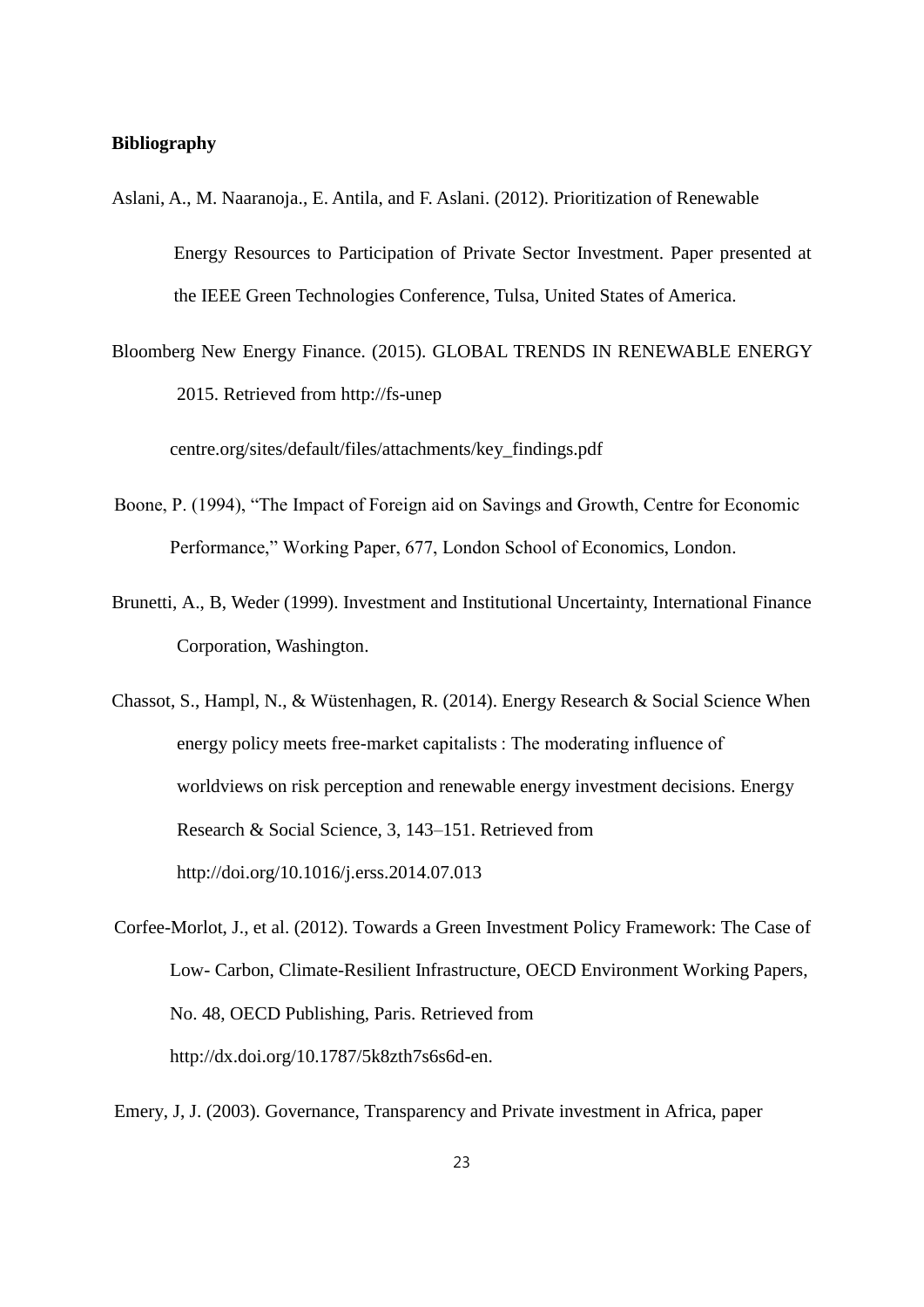presented at the OECD Global Forum on International Investment, Johannesburg, South Africa.

Gatzert, N., & Kosub, T. (2016). Determinants of Policy Risks of Renewable Energy Investments, Working paper, Department of Insurance Economics and Risk Management Friedrich-Alexander University Erlangen-Nürnberg (FAU) Retrieved

from http://www.vwrm.rw.fau.de/Policy\_Risk\_2016-02-03.pdf

- Goldstone, J.A. (1998). Initial conditions, general laws, path dependence, and explanation in historical sociology. American Journal of Sociology 104 (3), 829–845.
- Helm, D., Hepburn, C., and Mash, R. (2003). Time-Inconsistent environment policy and optimal delegation.
- Holburn, G., Lui, K., Morand, C., Holburn, G., Lui, K., and Morand, C. (2016). Policy Risk and Private Investment in Ontario's Wind Power Sector, 36(4), 465–486.
- IEA. (2007). Climate Policy Uncertainty and Investment Risk
- IEA. (2015). Energy and Climate Change Retrieved from

https://www.iea.org/publications/freepublications/publication/WEO2015SpecialRepor tonEnergyandClimateChange.pdf

IEA/IRENA (2015) Global renewable energy policies and measures database,

international energy agency and international renewable energy agency. Retrieved from http://doi.org/10.1016/j.biombioe.2012.12.035

International Business Publication. (2015). Ukraine Energy Policy, Laws and Regulations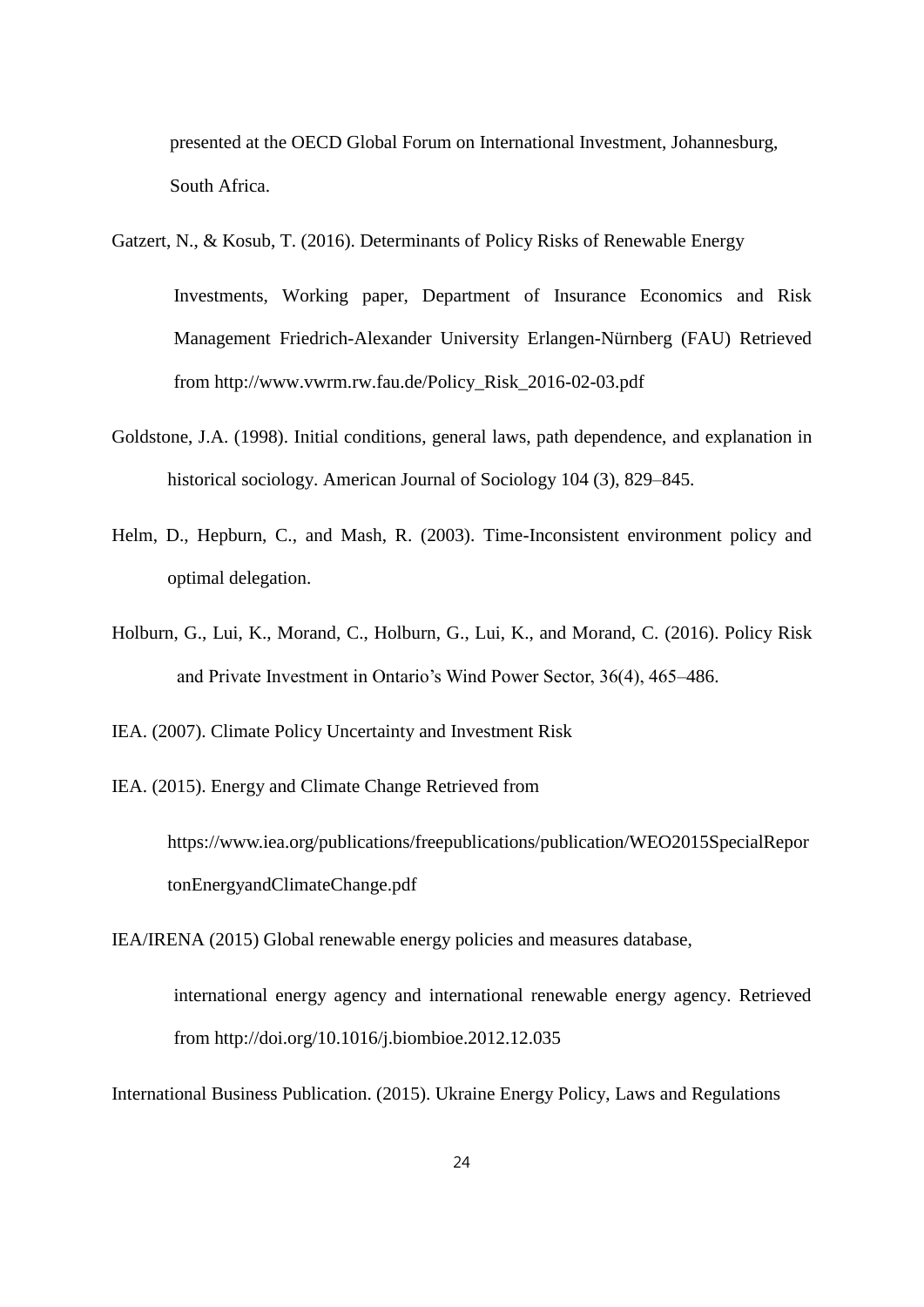Handbook.

IPCC. (2014). Climate Change 2014: Synthesis Report. Contribution of Working Groups I, II and III to the Fifth Assessment Report of the Intergovernmental Panel on Climate Change [Core Writing Team, R.K. Pachauri and L.A. Meyer (eds.)]. IPCC, Geneva, Switzerland.

IRENA. (2015). Renewable Energy Policy Brief: Uruguay. Abu Dhabi.

- Mallon, K. (2006). Ten features of successful renewables markets. I Renewable energy policy and politics: a handbook for decision making. 35-84. Retrieve from http://www.polsci.chula.ac.th/pitch/ep13/mallon.pdf
- Miranda, T. (2010). Designing a National Renewable Electricity Standard Five Key Components. Retrieve from http://carnegieendowment. org/files/renewable\_electricity\_standard.pdf
- North, D.C. (1990). Institutions, Institutional Change and Economic Performance. Cambridge University Press.
- OECD. (2015), Policy Guidance for Investment in Clean Energy Infrastructure: Expanding Access to Clean Energy for Green Growth and Development, OECD Publishing, Paris. Retrieved from

http://dx.doi.org/10.1787/9789264212664-en

REN21. (2015). Renewable 2015 Global Status Report. Paris.

Rolf, W., & Menichetti, E. (2012). Strategic choices for renewable energy investment :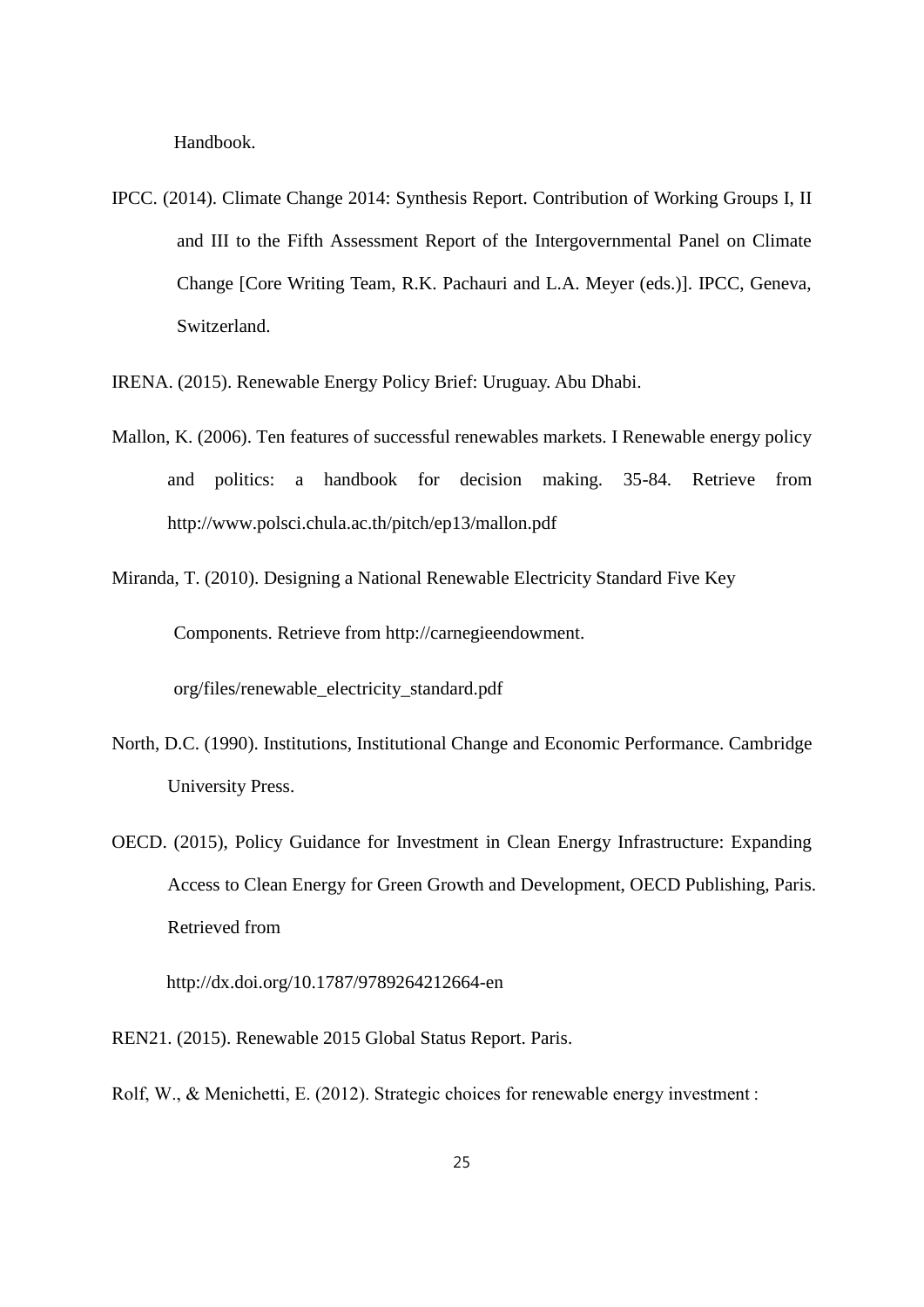Conceptual framework and opportunities for further research, 40, 1–10. Retrieved from http://doi.org/10.1016/j.enpol.2011.06.050

- Rodríguez, M. C., Haščič, I., Johnstone, N., Silva, J., & Ferey, A. (2015). Renewable Energy Policies and Private Sector Investment: Evidence from Financial Microdata: Environmental And Resource Economics Volume: 62 Issue: 1 (2015-09-01), 163-188.
- Selten, R. (1999). What is Bounded Rationality?. (May), 1–25. Retrieved from http://www.wiwi.uni-bonn.de/sfb303/papers/1999/b/bonnsfb454.pdf
- Sönke, K., David, E., Lukas, D., and Livia, F. (2016). Global Climate Risk Index 2016. Bonn
- White, W., Lunnan, A., Nybakk, E., & Kulisic, B. (2013). The role of governments in renewable energy : The importance of policy consistency. Biomass and Bioenergy, 57, 97–105. Retrieved from

http://doi.org/10.1016/j.biombioe.2012.12.035

Wiser, R., & Pickle, S. (1997). Financing Investments in Renewable Energy: The Role of Policy Design and Restructuring.

World Bank. (2012). Green Infrastructure Finance. Retrieved from http://www-wds.worldbank.org/external/default/WDSContentServer/WDSP/IB/ 2012/05/03/000333038\_20120503032127/Rendered/PDF/684910PUB0EPI0067926 B09780821395271.pdf